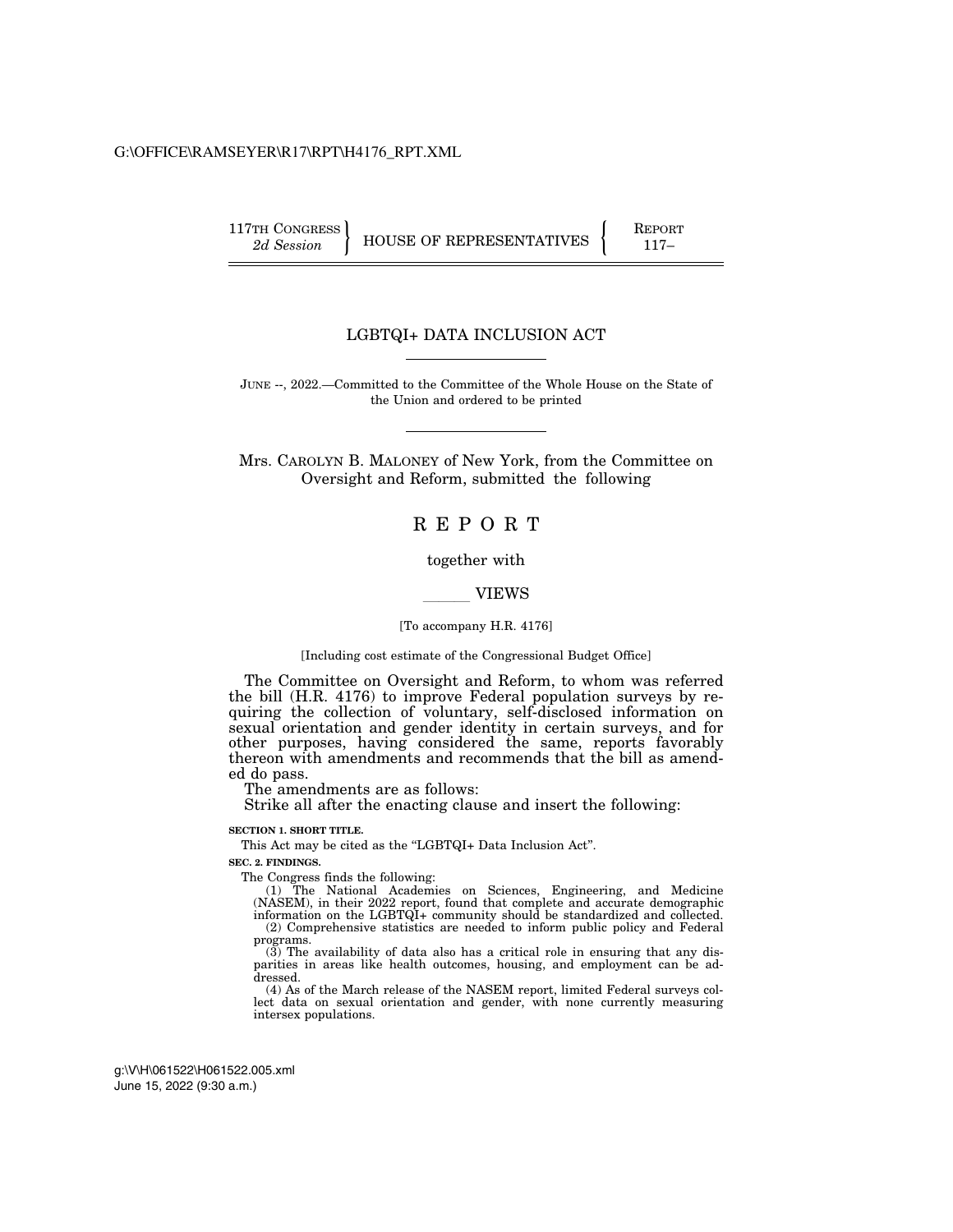**SEC. 3. REQUIREMENT TO COLLECT DATA ON SEXUAL ORIENTATION, GENDER IDENTITY, AND VARIATIONS IN SEX CHARACTERISTICS.** 

(a) SURVEY REQUIREMENT.—Not later than 360 days after the date of the enactment of this Act, the head of any agency that collects information through a covered survey shall establish data standards that require, with regard to the survey, the following:

(1) REVIEW.—The review of existing data sets to determine in which data sets information about sexual orientation, gender identity, and variations in sex characteristics is not included.

(2) METHODS.—An identification of appropriate methods to include questions on sexual orientation, gender identity, and variations in sex characteristics in covered surveys that facilitate categorization and voluntary participation and preserve privacy and confidentiality.

(3) DATA COLLECTION.—The use of the appropriate methods identified in paragraph (2) to gather data on sexual orientation, gender identity, and variations in sex characteristics.

(4) ASSESSMENT.—The implementation of a process to routinely assess needed changes in covered survey methods related to asking questions on sexual orientation, gender identity, and variations in sex characteristics.

(b) DATA REPORTS; WAIVER.—

(1) DATA REPORTS.—Not later than 3 years after the date of the enactment of this Act, any report published by an agency that relies on covered survey demographic data shall include information on sexual orientation, gender identity, and variations in sex characteristics.

(2) WAIVER.—The head of the statistical unit of an agency may waive the requirement under paragraph (1), on a case-by-case basis, if the standards and policies in subsection (c) can not be met.

(c) CONFIDENTIALITY.—Any information collected relating to the sexual orientation, gender identity, or variations in sex characteristics of a covered survey participant shall be maintained in accordance with applicable confidentiality and privacy laws, policies, and standards.

(d) APPLICABILITY.—

(1) CONSTRUCTION.—Nothing in this Act shall be construed to require an individual to disclose their sexual orientation, gender identity, or variations in sex characteristics to an agency.

(2) EXEMPTION FROM PENALTY.—An individual is not subject to any fine or other penalty for refusing to answer any survey question regarding gender identity, sexual orientation, or variations in sex characteristics, including any fine or penalty under subchapter II of chapter 7 of title 13, United States Code.

(e) RULE OF CONSTRUCTION.—Nothing in this section shall be construed to permit the use of information collected under this section in a manner that would adversely affect any individual.

(f) DEFINITIONS.—In this section:

(1) AGENCY.—The term ''agency'' has the meaning given that term in section 551 of title 5, United States Code.

(2) COVERED SURVEY.—The term ''covered survey'' means a survey that includes demographic data in which—

(A) a subject self-reports information; or

(B) a knowledgeable proxy provides information about the subject or responds for all individuals in a household.

(3) DEMOGRAPHIC DATA.—The term ''demographic data'' means information about the race or ethnicity, sex, and age of a survey participant or population. (4) GENDER IDENTITY.—The term ''gender identity'' means the gender-related identity, appearance, mannerism, or other gender-related characteristic of an individual, regardless of the designated sex at birth of the individual.

(5) SEXUAL ORIENTATION.—The term ''sexual orientation'' means how a person identifies in terms of their emotional, romantic, or sexual attraction, and includes identification as straight, heterosexual, gay, lesbian, or bisexual, among other terms.

(6) SURVEY.—The term ''survey'' means a data collection activity involving observation or a questionnaire for a sample of a population and includes the decennial census.

(7) VARIATIONS IN SEX CHARACTERISTICS.—The term ''variations in sex characteristics'

(A) means a physical trait present at birth or naturally occurring at a later time (including genitals, gonads, hormone function, and chromosome

June 15, 2022 (9:30 a.m.) g:\V\H\061522\H061522.005.xml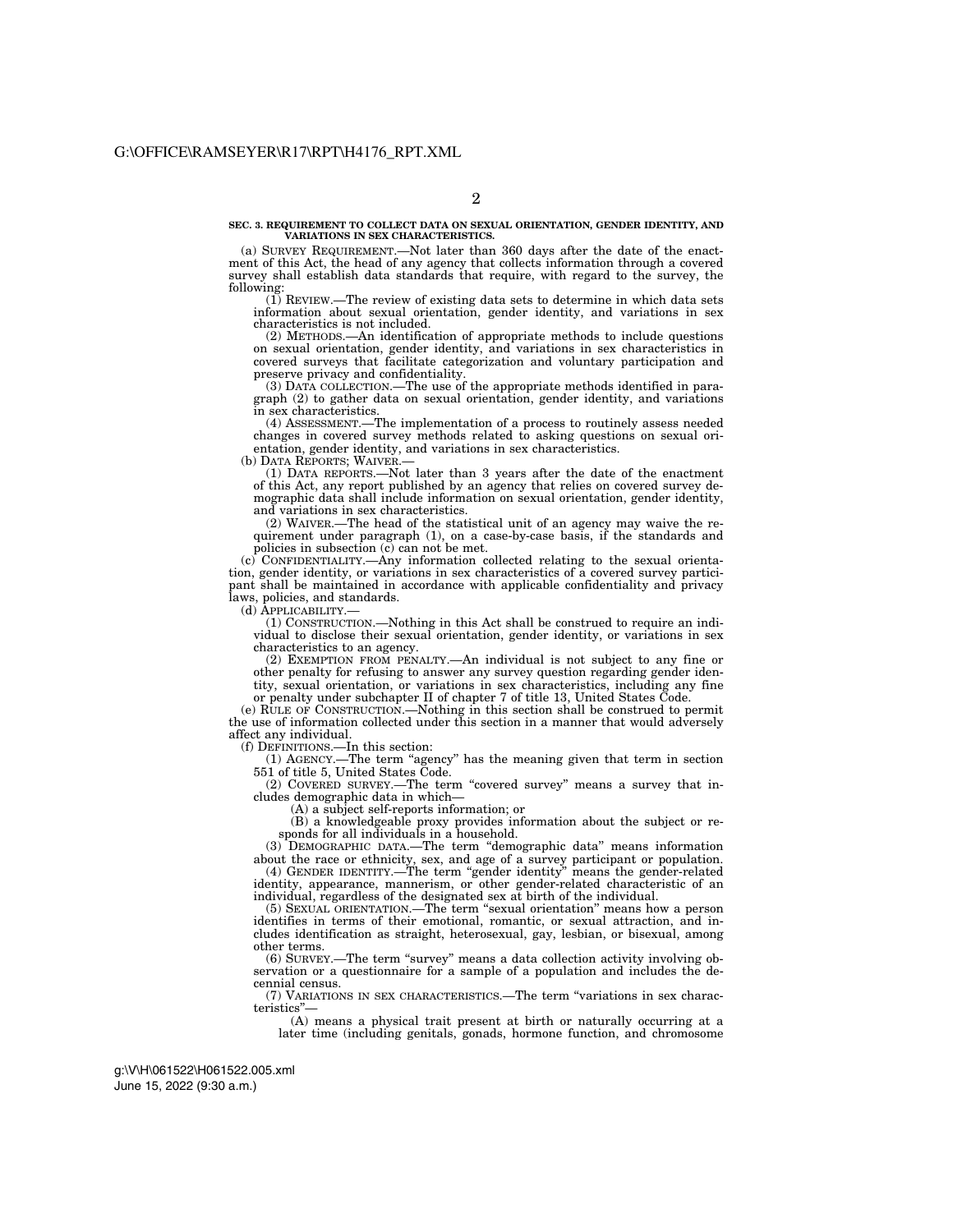patterns), that differ from normative expectations for male or female bodies regarding the development, appearance, or function of sex-related characteristics; and

(B) is sometimes referred to as intersex traits.

Amend the title so as to read:

A bill to improve Federal populations surveys by requiring the collection of voluntary, self-disclosed information on sexual orientation, gender identity, and variations in sex characteristics in certain surveys, and for other purposes.

June 15, 2022 (9:30 a.m.) g:\V\H\061522\H061522.005.xml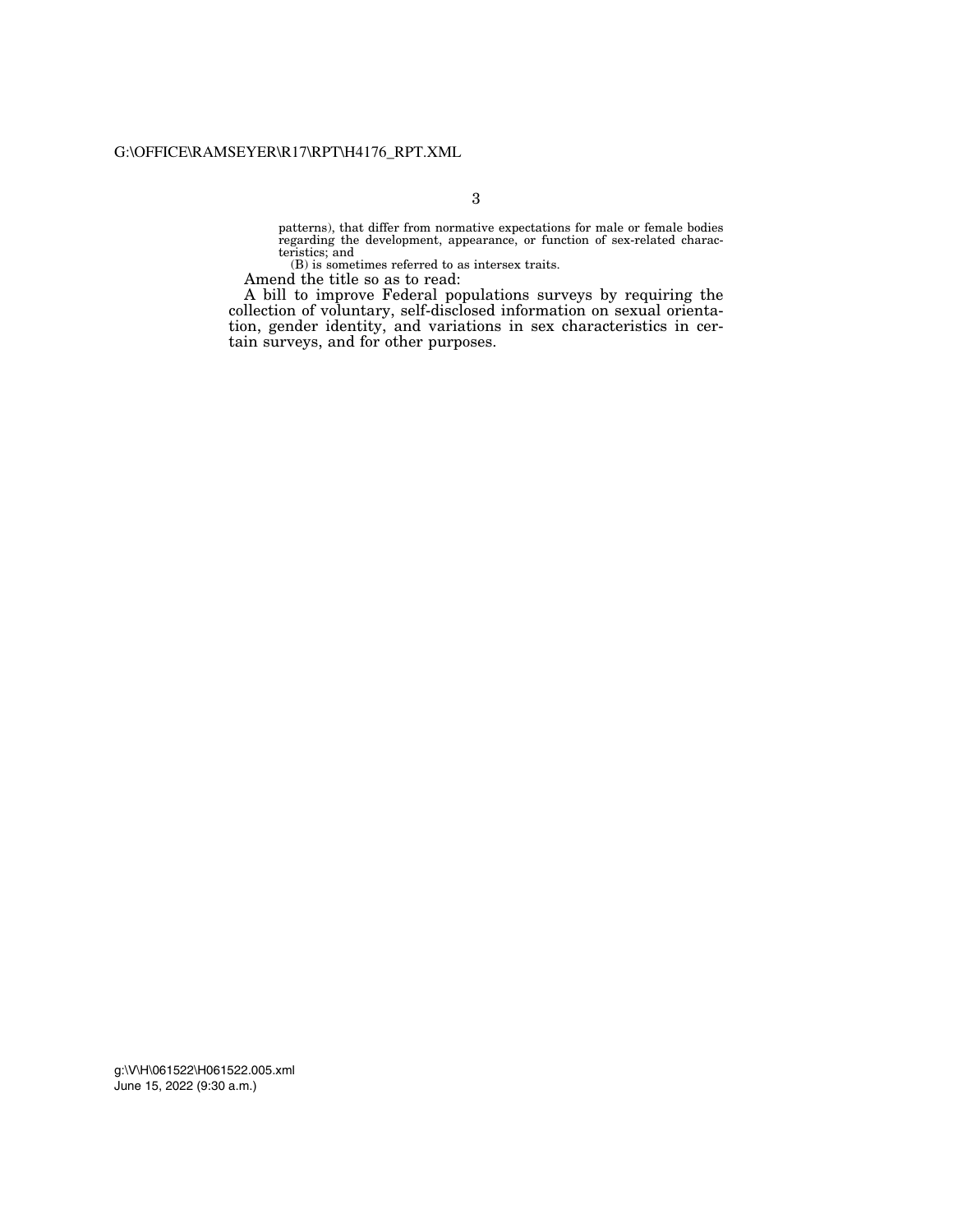## **CONTENTS**

| Statement of Oversight Findings and Recommendations of the Committee |
|----------------------------------------------------------------------|
|                                                                      |
|                                                                      |
|                                                                      |
|                                                                      |
|                                                                      |
|                                                                      |
|                                                                      |
|                                                                      |
| New Budget Authority and Congressional Budget Office Cost Estimate   |
|                                                                      |
|                                                                      |

## **SUMMARY AND PURPOSE OF LEGISLATION**

The LGBTQ Data Inclusion Act, H.R. 4176, would require federal agencies that collect demographic survey data to assess methods for incorporating questions about sexual orientation, gender identity (SOGI), and variations in sex characteristics into existing surveys within 360 days of enactment. The bill would also require any report published by an agency that relies on covered survey demographic data to include information on sexual orientation, gender identity, and variations in sex characteristics no later than three years after enactment.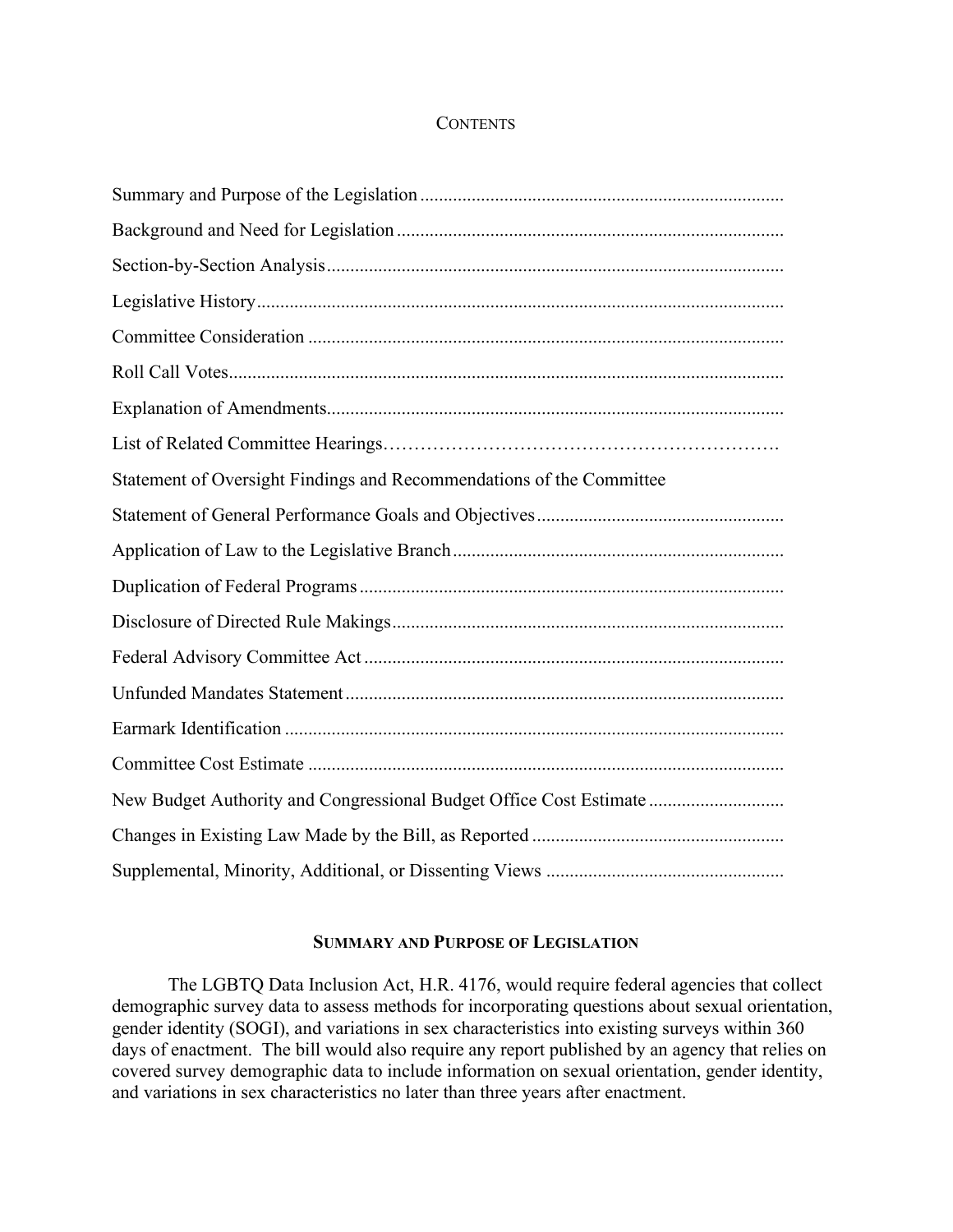Under the LGBTQI+ Data Inclusion Act, responses to inquiries regarding sexual orientation, gender identity, and variations in sex characteristics would be voluntary, and collected data would be subject to robust privacy and confidentiality standards.

#### **BACKGROUND AND NEED FOR LEGISLATION**

Federal data collection informs a significant range of government functions and policies that affect the health, safety, and wellbeing of the entire United States population. Federal agencies that establish policies governing how people access health care, learn in classrooms, obtain stable housing, and navigate employment rely on data to set budgets and administer crucial programs.

Currently, more than 100 federal agencies engage in data collection, and no uniform policy requires the collection of data pertaining to LGBTQI+ people.<sup>[1](#page-4-0)</sup> While some federal surveys collect data on LGBTQI+ populations, this information is frequently piecemeal and falls short of representing the full universe of LGBTQI+ communities.<sup>[2](#page-4-1)</sup> For example, while the American Community Survey poses questions regarding the identification of cohabitating same-sex couples, these questions capture fewer than 1 in 6 LGBTQI+ people in the United States.<sup>[3](#page-4-2)</sup>

According to a report released by the National Academies of Sciences, Engineering, and Medicine (NASEM), there is a significant gap in data collection for the LGBTQI+ community, which leads to a lack of programming and services for those within this community. There have been many changes within the LGBTQI+ community that have not been captured due to the lack of available data.<sup>[4](#page-4-3)</sup> NASEM also reports that government agencies and others need to change their data collection systems to better capture the needs of the community. As a result of gaps in data collection, federal policymakers have a limited understanding of the specific needs of LGBTQI+ people—limiting the ability of the federal government to develop tailored policy solutions for LGBTQI+ communities that have historically experienced health and economic inequities. While data is limited, existing research demonstrates that LGBTQI+ people experience disproportionate rates of poverty, unemployment, economic instability, housing insecurity, adverse mental and physical health outcomes, and discrimination.<sup>[5](#page-4-4)</sup> These inequities

<span id="page-4-0"></span><sup>&</sup>lt;sup>1</sup> Letter from David Stacy, Government Affairs Director, Human Rights Campaign, to Chairwoman Carolyn B. Maloney, Committee on Oversight and Reform (June 14, 2022).

<span id="page-4-1"></span> $2$  Letter from Center for American Progress et al. to Chairwoman Carolyn B. Maloney, Committee on Oversight and Reform, and Congressman Raúl Grijalva (June 14, 2022).

<span id="page-4-2"></span><sup>3</sup> Center for American Progress, *Collecting Data About LGBTQI+ and Other Sexual and Gender-Diverse Communities* (May 24, 2022) (online at www.americanprogress.org/article/collecting-data-about-lgbtqi-and-othersexual-and-gender-diverse-communities/).

<span id="page-4-3"></span><sup>4</sup> National Academies of Sciences, Engineering, and Medicine, *New Report Calls for More Comprehensive Data on LGBTQI+ Well-Being (Oct. 2020)* (online at www.nationalacademies.org/news/2020/10/new-report-callsfor-more-comprehensive-data-on-lgbtqi-well-being).

<span id="page-4-4"></span><sup>5</sup> Williams Institute, *LGBT Poverty in the United States: A Study of Differences Between Sexual Orientation and Gender Identity Groups* (Oct. 2019) (online at https://williamsinstitute.law.ucla.edu/wpcontent/uploads/National-LGBT-Poverty-Oct-2019.pdf); National Academies of Science, Engineering, and Medicine, *Understanding the Well-Being of LGBTQI+ Populations* (2020) (online at https://nap.nationalacademies.org/read/25877/chapter/1); Williams Institute, *LGBT People and Housing*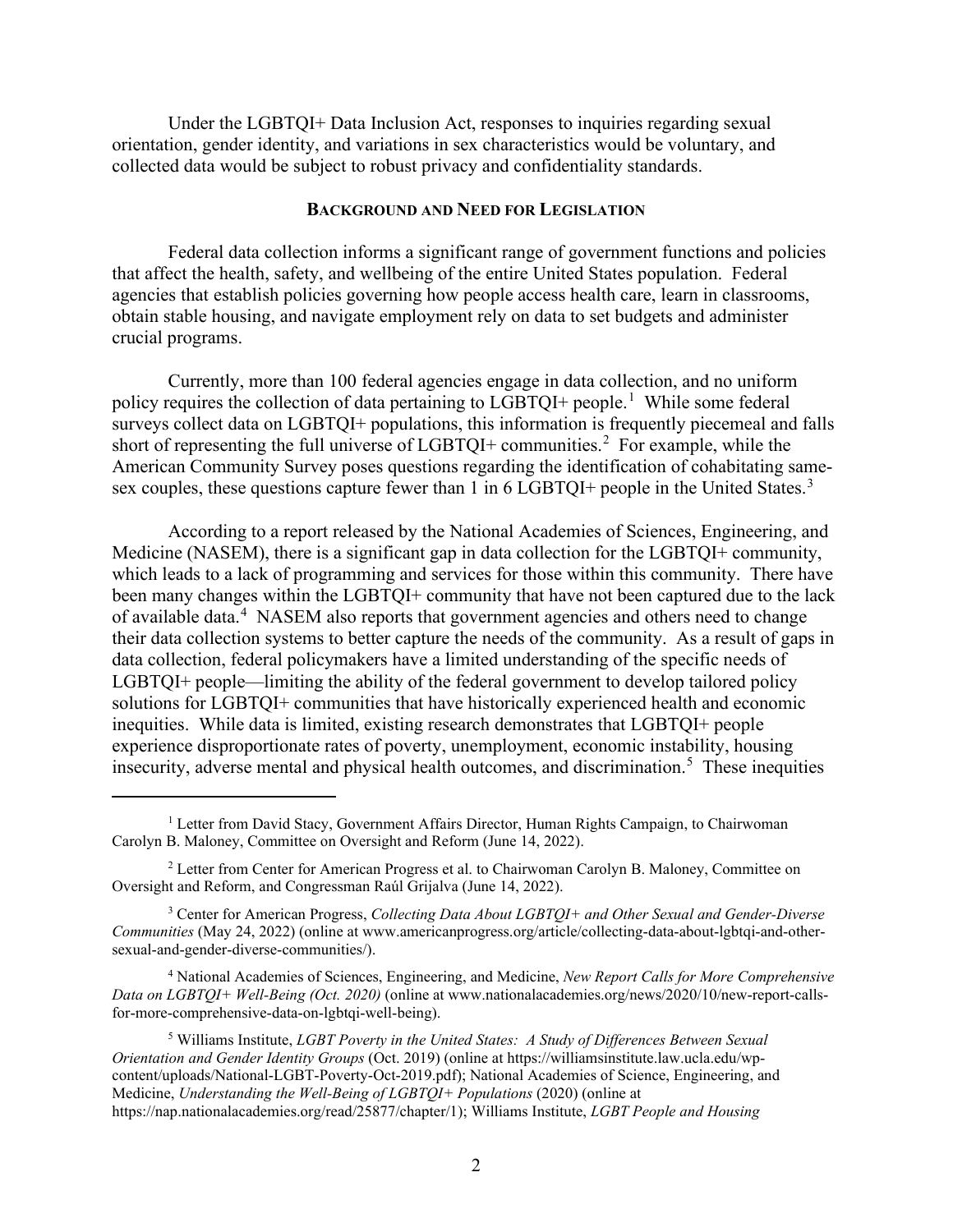are even more significant for LGBTQI+ people of color, LGBTQI+ people with disabilities, and LGBTOI+ older adults. $<sup>6</sup>$  $<sup>6</sup>$  $<sup>6</sup>$ </sup>

The LGBTQI+ Data Inclusion Act would establish a uniform requirement for all federal data collection agencies to determine and implement methods for collecting data pertaining to LGBTQI+ populations in their surveys. By facilitating the collection of voluntary, self-disclosed demographic data on sexual orientation, gender identity, and variations in sex characteristics, the bill would equip policymakers with the tools necessary to understand and address specific challenges that LGBTQI+ people face.

The LGBTQI+ Data Inclusion Act strikes a balance between mandatory inclusion of data pertaining to sexual orientation, gender identity, and variations in sex characteristics, while making questions non-mandatory for respondents and preserving privacy and confidentiality standards necessary to prevent personal identification of any individual. The bill would also establish a waiver process for the heads of statistical units at agencies with data collection responsibilities to waive the requirements on a case-by-case basis.

## **SECTION-BY-SECTION ANALYSIS**

*Section 1. Short Title.*

The short title is the "LGBTQI+ Data Inclusion Act."

*Sec. 2. Findings.*

The National Academies of Sciences, Engineering, and Medicine reported that complete and accurate demographic data on LGBTQI+ individuals should be standardized and collected because comprehensive statistics are needed to inform public policy and federal programs. Data availability is important in ensuring that disparities can be addressed. There are limited federal surveys that collect data on sexual orientation and gender, with none measuring intersex populations.

*Sec. 3. Requirement to Collect Data on Sexual Orientation, Gender Identity, and Variations in sex Characteristics.*

*Affordability, Discrimination, and Homelessness* (Apr. 2020) (online at

https://williamsinstitute.law.ucla.edu/publications/lgbt-housing-instability/); Laetitia Zeeman and Kay Aranda, *A Systematic Review of the Health and Healthcare Inequalities for People with Intersex Variance*, International Journal of Environmental Research and Public Health (2020); Center for American Progress, *The State of the LGBTQ Community in 2020: A National Public Opinion Study (Oct. 26, 2021) (online at* www.americanprogress.org/article/state-lgbtq-community-2020/).

<span id="page-5-0"></span><sup>6</sup> Center for American Progress, *LGBTQ People of Color Encounter Heightened Discrimination* (June 24, 2021) (online at www.americanprogress.org/article/lgbtq-people-color-encounter-heightened-discrimination/); Center for American Progress, *The United States Must Advance Economic Security for Disabled LGBTQI+ Workers*  (Nov. 3, 2021) (online at www.americanprogress.org/article/united-states-must-advance-economic-securitydisabled-lgbtqi-workers/); Center for American Progress, *Protecting and Advancing Health Care for Transgender Adult Communities* (Aug. 18, 2021) (online at www.americanprogress.org/article/protecting-advancing-health-caretransgender-adult-communities/).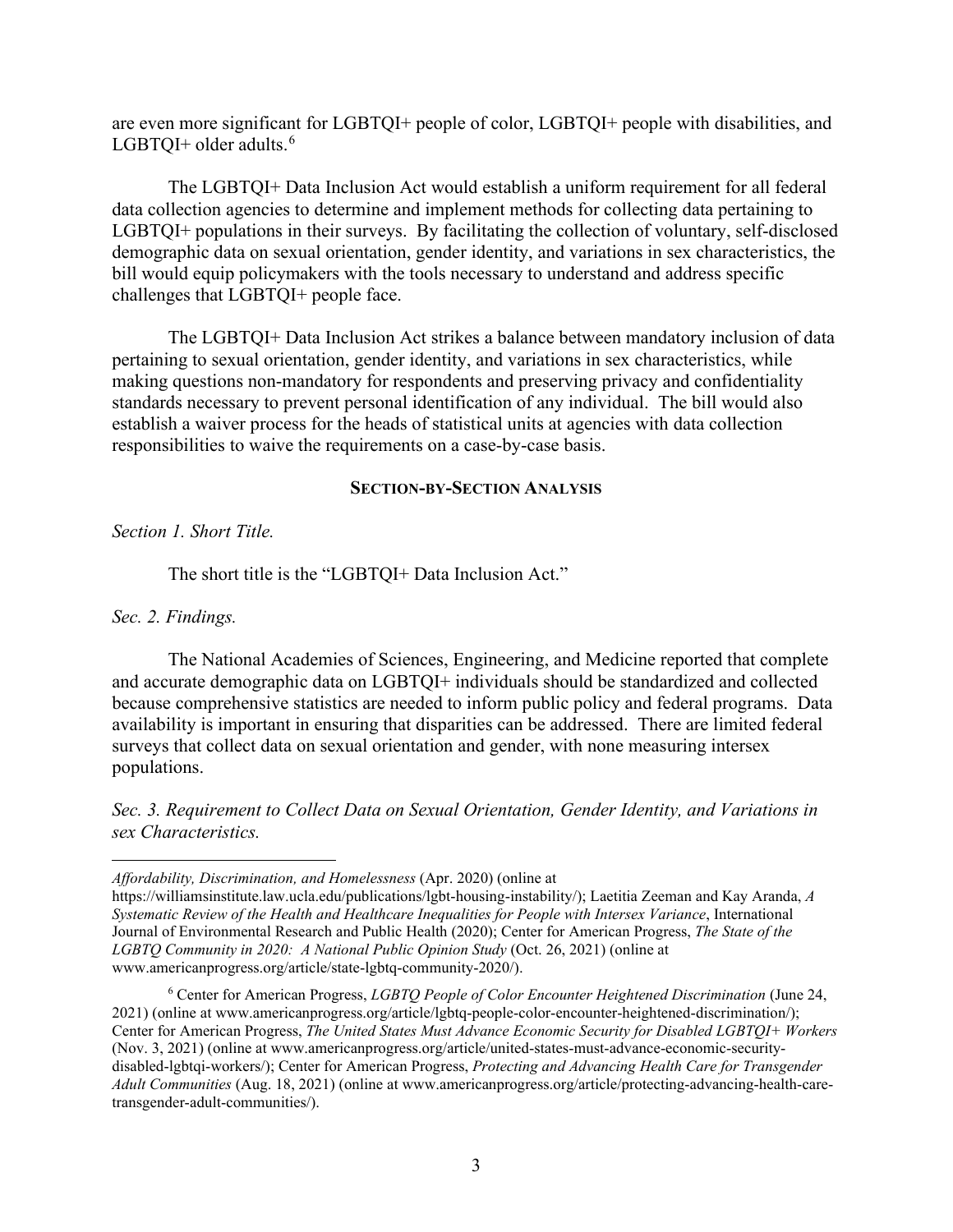(a) Survey Requirement. This subsection would require agencies to review existing data sets within one year of enactment to determine where information on sexual orientation, gender identity, and variations in sex characteristics are not included. Agencies would then be required to identify and employ appropriate methods to include questions on sexual orientation, gender identity, and variations in sex characteristics in covered surveys that allow for voluntary participation and protect privacy and confidentiality. Agencies would also be required to routinely assess needed changes in their data collection methods.

(b) Data Reports; Waiver. This subsection would require that information on sexual orientation, gender identity, and variations in sex characteristics must be included in any report released by an agency that relies on covered survey demographic data must include no later than three years after the enactment. On a case-by-case basis, the head of the statistical unit of an agency would be permitted to waive the report requirement if privacy and confidentiality standards could not be met.

(c) Confidentiality. This subsection would ensure that any information collected regarding the sexual orientation, gender identity, or variations in sex characteristics of a respondent would be maintained in accordance with applicable confidentiality and privacy laws, policies, and standards.

(d) Applicability. This subsection clarifies that individuals are not required to disclose their sexual orientation, gender identity, or variations in sex characteristics and will not face any penalties, including fines, for choosing not to answer any survey questions related to their sexual orientation, gender identity, or variations in sex characteristics.

(e) Rule of Construction. The data collected using these surveys would not be used in a way that would adversely impact the participant or any individual.

(f) Definitions. This section defines specific terms within the bill as follows:

*Agency* is defined as each authority of the government of the United States, whether or not it is subject to review by another agency:

*Covered survey* means a survey that includes demographic data that is self-reported or provided by a knowledgeable proxy;

*Demographic data* is defined as information about the race or ethnicity, sex, and age of a survey participant or population;

*Gender identity* means the gender-related identity, appearance, mannerism, or other gender-related characteristic of an individual, regardless of an individual's designated sex at birth;

*Sexual orientation* is defined as how an individual identifies regarding their emotional, romantic, or sexual attraction, and includes identification as straight, heterosexual, gay, lesbian, or bisexual, among other terms.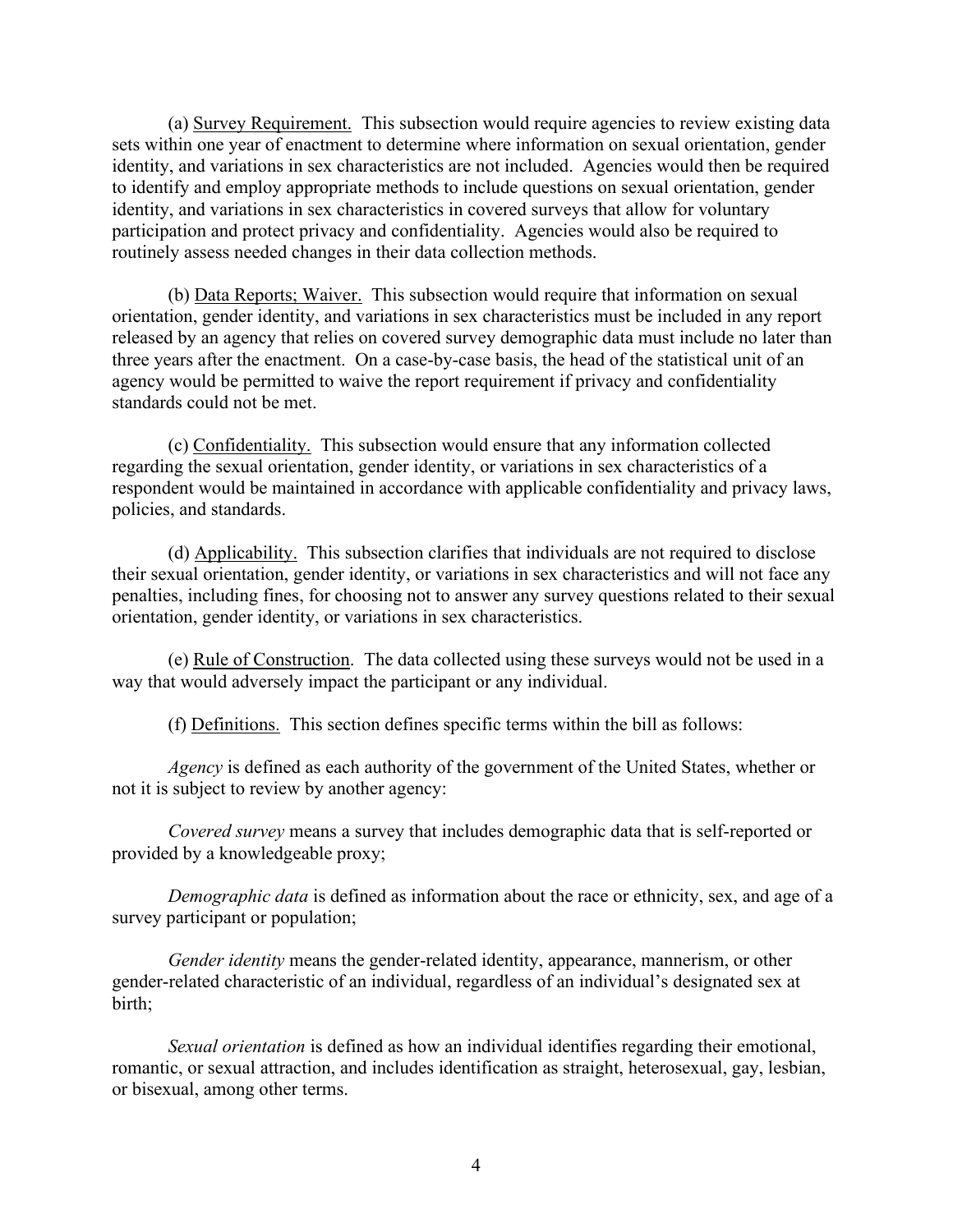*Survey*, means data collection involving observation or a questionnaire for a sample of a population including the decennial census;

*Variations in sex characteristics* is defined as a physical trait present at birth or naturally occurring later in life, that differ from normative expectations for male or female bodies regarding the development, appearance, or function of sex-related characteristics.

## **LEGISLATIVE HISTORY**

Representative Grijalva introduced H.R. 4176, the LGBTQ Data Inclusion Act, on June 25, 2021. The bill was referred to the Committee on Oversight and Reform. Senator Baldwin introduced the Senate companion bill (S. 2287) which was referred to the Committee on Homeland Security and Governmental Affairs.

## **COMMITTEE CONSIDERATION**

On June 14, 2022, the Committee met in open session and, with a quorum being present, ordered the bill favorably reported by a roll call vote of 23 ayes and 16 noes.

## **ROLL CALL VOTES**

There were five roll call votes during consideration of H.R. 4176 on the following measures:

The amendment to the ANS offered by Rep. Biggs was not adopted.

The amendment #1 to the ANS offered by Rep. Cloud was not adopted.

The amendment #2 to the ANS offered by Rep. Cloud was not adopted.

The amendment to the ANS offered by Rep. Grothman was not adopted.

H.R. 4176, as amended, was favorably reported to the House.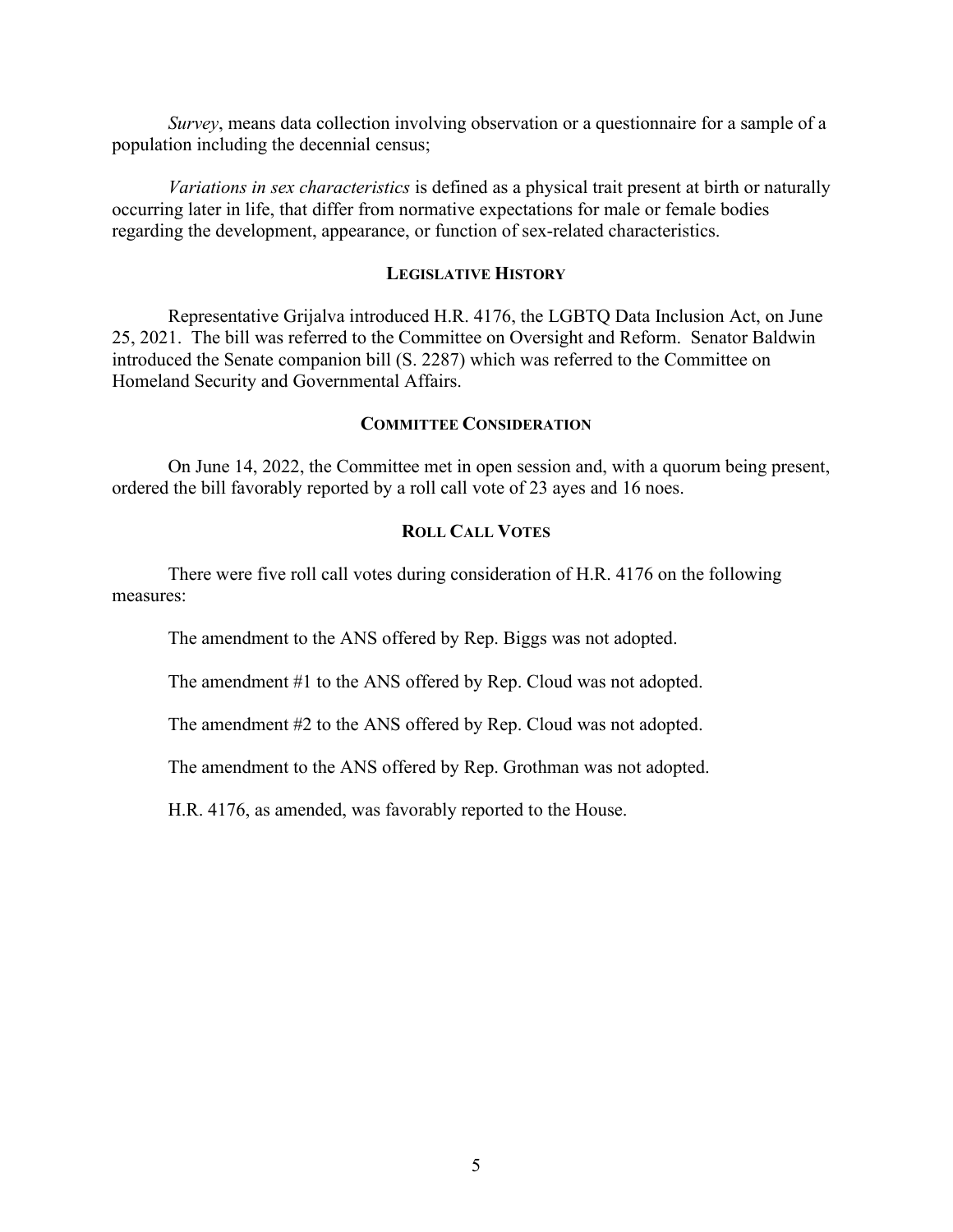#### **117TH CONGRESS**

#### **RATIO 25-19**

## **ROLL CALL**

## **Vote on: Rep. Biggs Amendment to ANS to H.R. 4176, The LGBTQ+ Data Inclusion Act Date: 6-14-22 VOTE #: 1**

| <b>Democrats</b>                  | Aye | <b>No</b>               | Present | Republicans                        | Aye            | No | Present |
|-----------------------------------|-----|-------------------------|---------|------------------------------------|----------------|----|---------|
| MS. MALONEY (NY)<br>(Chairwoman)  |     | $\mathsf{X}$            |         | MR. COMER (KY)<br>(Ranking Member) | X              |    |         |
| MS. NORTON (DC)                   |     | X                       |         | MR. JORDAN (OH)                    |                |    |         |
| MR. LYNCH (MA)                    |     | $\mathsf{X}$            |         | MS. FOXX (NC)                      | X              |    |         |
| MR. COOPER (TN)                   |     | $\overline{X}$          |         | MR. HICE (GA)                      | X              |    |         |
| MR. CONNOLLY (VA)                 |     | X                       |         | MR. GROTHMAN (WI)                  | X              |    |         |
| MR. KRISHNAMOORTHI (IL)           |     | X                       |         | MR. CLOUD (TX)                     | X              |    |         |
| <u>MR. RASKIN (MD)</u>            |     | $\overline{\mathsf{X}}$ |         | MR. GIBBS (OH)                     | X              |    |         |
| MR. KHANNA (CA)                   |     | X                       |         | MR. HIGGINS (LA)                   | X              |    |         |
| MR. MFUME (MD)                    |     | $\mathsf{X}$            |         | MR. NORMAN (SC)                    | X              |    |         |
| MS. OCASIO-CORTEZ (NY)            |     | X.                      |         | MR. SESSIONS (TX)                  |                |    |         |
| MS. TLAIB (MI)                    |     | $\overline{\mathsf{X}}$ |         | MR. KELLER (PA)                    | $\mathsf{X}$   |    |         |
| MS. PORTER (CA)                   |     | X                       |         | MR. BIGGS (AZ)                     | X              |    |         |
| MS. BUSH (MO)                     |     | X                       |         | MR. CLYDE (GA)                     | $\mathsf{X}$   |    |         |
| <b>MS. BROWN (OH)</b>             |     | X                       |         | MS. MACE (SC)                      |                |    |         |
| MR. DAVIS (IL)                    |     | X.                      |         | MR. FRANKLIN (FL)                  | X              |    |         |
| <b>MS. WASSERMAN SCHULTZ (FL)</b> |     | $\overline{\mathsf{X}}$ |         | <b>MR. LATURNER (KS)</b>           | $\mathsf{X}$   |    |         |
| MR. WELCH (VT)                    |     | $\overline{\mathsf{X}}$ |         | MR. FALLON (TX)                    | $\mathsf{X}$   |    |         |
| MR. JOHNSON (GA)                  |     | $\mathsf{X}$            |         | MS. HERRELL (NM)                   | $\overline{X}$ |    |         |
| <b>MR. SARBANES (MD)</b>          |     | $\mathsf{X}$            |         | MR. DONALDS (FL)                   | $\mathsf{X}$   |    |         |
| MS. SPEIER (CA)                   |     |                         |         | <b>VACANCY</b>                     |                |    |         |
| MS. KELLY (IL)                    |     | $\overline{\mathsf{X}}$ |         |                                    |                |    |         |
| <b>MS. LAWRENCE (MI)</b>          |     | $\overline{\mathsf{X}}$ |         |                                    |                |    |         |
| MR. DESAULNIER (CA)               |     | $\overline{\mathsf{X}}$ |         |                                    |                |    |         |
| MR. GOMEZ (CA)                    |     | $\overline{\mathsf{X}}$ |         |                                    |                |    |         |
| <b>MS. PRESSLEY (MA)</b>          |     | X                       |         |                                    |                |    |         |

**Roll Call Totals: Ayes: 16 Nays: 24 Present:**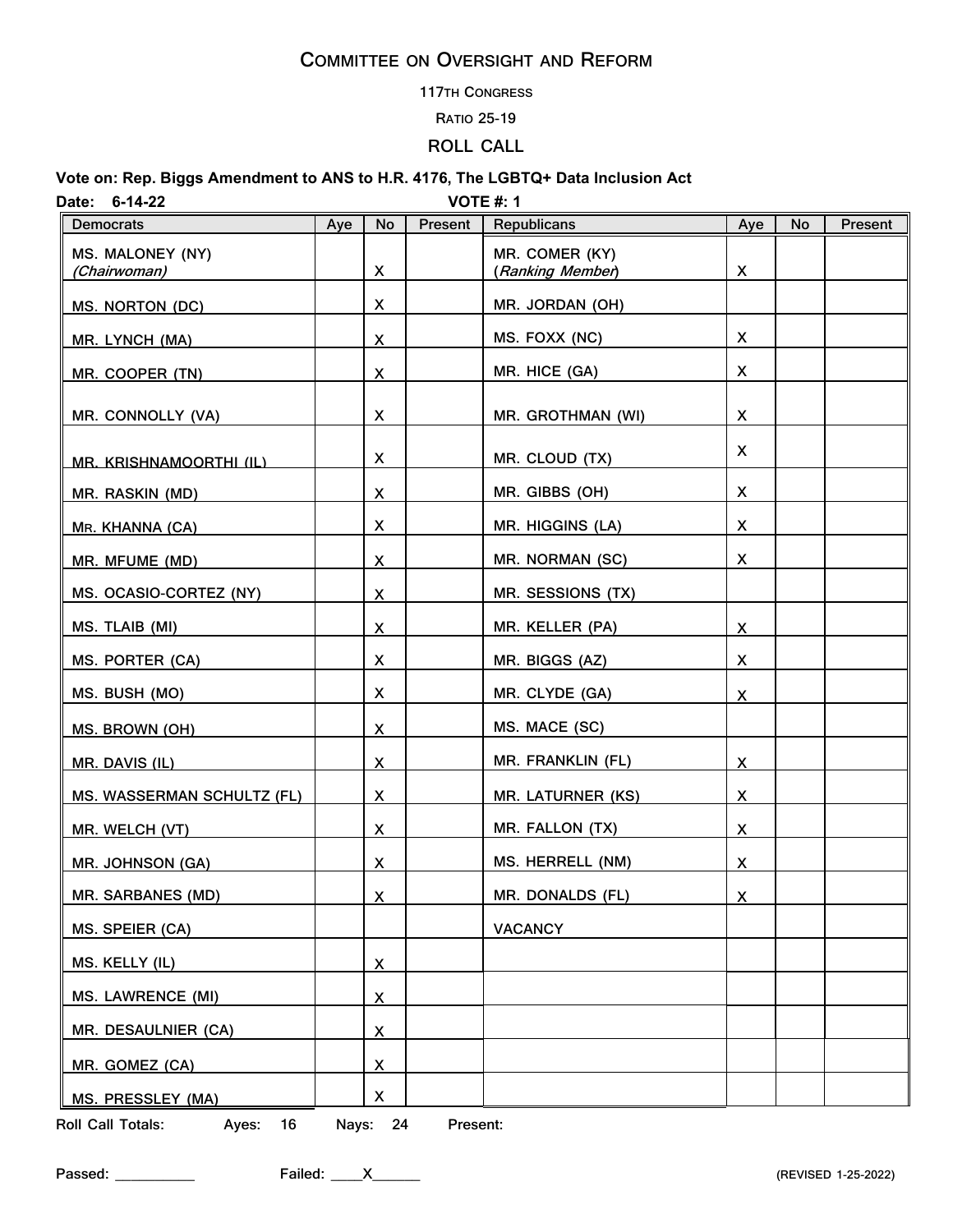#### **117TH CONGRESS**

#### **RATIO 25-19**

## **ROLL CALL**

## **Vote on: Rep. Cloud #1 Amendment to the ANS to H.R. 4176,the LGBTQ+ Data Inclusion Act**

**Date: 6-14-22 VOTE #: 2**

| <b>Democrats</b>                  | Aye | No                      | Present | Republicans                        | Aye                     | No | Present |
|-----------------------------------|-----|-------------------------|---------|------------------------------------|-------------------------|----|---------|
| MS. MALONEY (NY)<br>(Chairwoman)  |     | X                       |         | MR. COMER (KY)<br>(Ranking Member) | X                       |    |         |
| MS. NORTON (DC)                   |     | X                       |         | MR. JORDAN (OH)                    |                         |    |         |
| MR. LYNCH (MA)                    |     | X                       |         | MS. FOXX (NC)                      | X                       |    |         |
| MR. COOPER (TN)                   |     | $\overline{\mathsf{X}}$ |         | MR. HICE (GA)                      | X                       |    |         |
| MR. CONNOLLY (VA)                 |     | X                       |         | MR. GROTHMAN (WI)                  | X                       |    |         |
| MR. KRISHNAMOORTHI (IL)           |     | X                       |         | MR. CLOUD (TX)                     | X                       |    |         |
| MR. RASKIN (MD)                   |     | X                       |         | MR. GIBBS (OH)                     | X                       |    |         |
| MR. KHANNA (CA)                   |     |                         |         | MR. HIGGINS (LA)                   | X                       |    |         |
| MR. MFUME (MD)                    |     |                         |         | MR. NORMAN (SC)                    | X                       |    |         |
| MS. OCASIO-CORTEZ (NY)            |     | X                       |         | MR. SESSIONS (TX)                  |                         |    |         |
| MS. TLAIB (MI)                    |     | X                       |         | MR. KELLER (PA)                    | X                       |    |         |
| MS. PORTER (CA)                   |     | X                       |         | MR. BIGGS (AZ)                     | X                       |    |         |
| MS. BUSH (MO)                     |     | X                       |         | MR. CLYDE (GA)                     | X                       |    |         |
| MS. BROWN (OH)                    |     | X                       |         | MS. MACE (SC)                      |                         |    |         |
| MR. DAVIS (IL)                    |     | X                       |         | MR. FRANKLIN (FL)                  | X                       |    |         |
| <b>MS. WASSERMAN SCHULTZ (FL)</b> |     | X                       |         | <b>MR. LATURNER (KS)</b>           | X                       |    |         |
| MR. WELCH (VT)                    |     | X                       |         | MR. FALLON (TX)                    | X                       |    |         |
| <b>MR. JOHNSON (GA)</b>           |     | X                       |         | MS. HERRELL (NM)                   | X                       |    |         |
| <b>MR. SARBANES (MD)</b>          |     | X                       |         | <b>MR. DONALDS (FL)</b>            | $\overline{\mathsf{X}}$ |    |         |
| MS. SPEIER (CA)                   |     |                         |         | <b>VACANCY</b>                     |                         |    |         |
| MS. KELLY (IL)                    |     | $\overline{\mathsf{X}}$ |         |                                    |                         |    |         |
| <b>MS. LAWRENCE (MI)</b>          |     | X                       |         |                                    |                         |    |         |
| MR. DESAULNIER (CA)               |     | $\overline{\mathsf{X}}$ |         |                                    |                         |    |         |
| MR. GOMEZ (CA)                    |     | $\overline{\mathsf{X}}$ |         |                                    |                         |    |         |
| <b>MS. PRESSLEY (MA)</b>          |     | X                       |         |                                    |                         |    |         |

**Roll Call Totals: Ayes: 16 Nays: 22 Present:**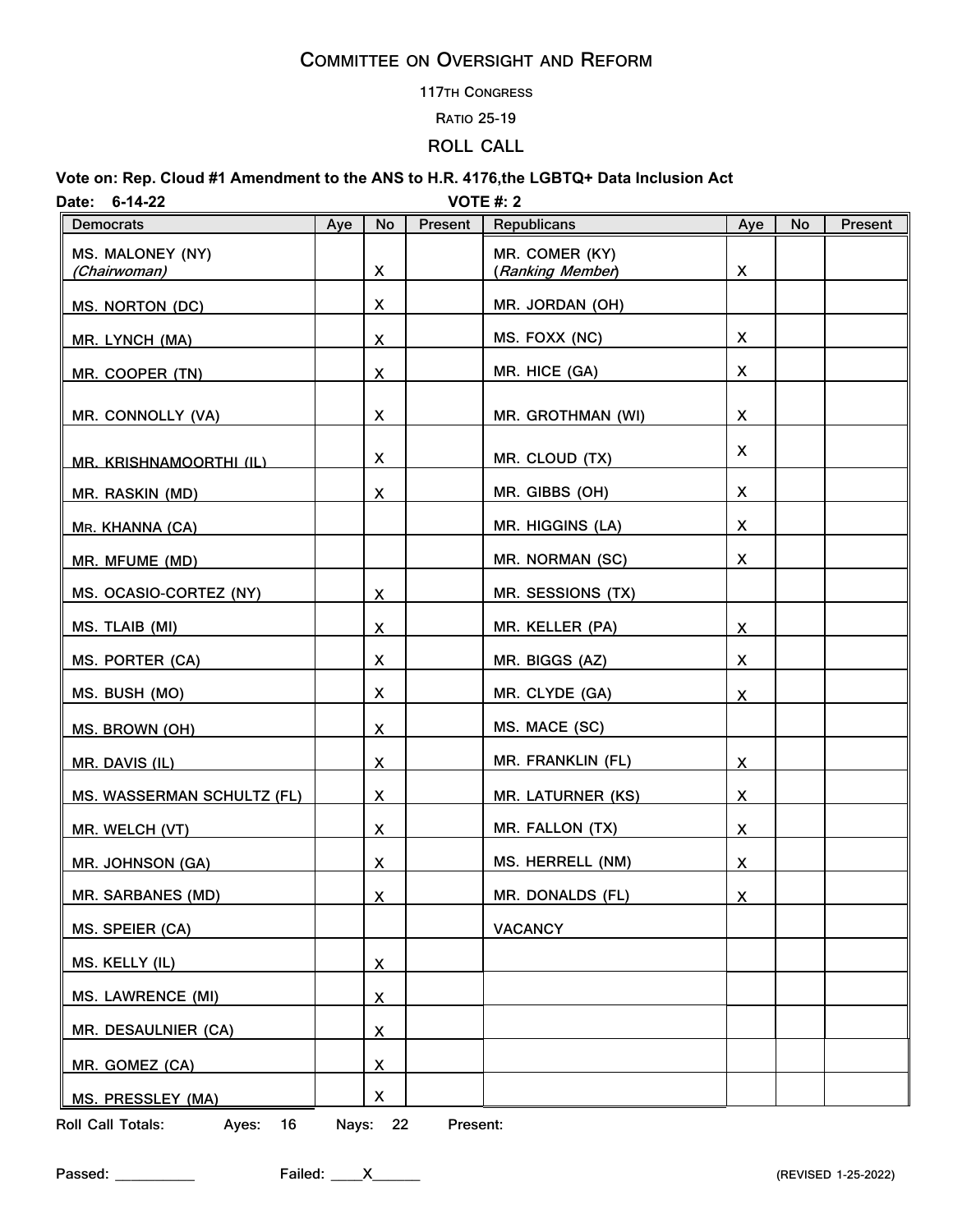#### **117TH CONGRESS**

#### **RATIO 25-19**

## **ROLL CALL**

## **Vote on: Rep. Cloud #2 Amendment to the ANS to H.R. 4176, the LGBTQ+ Data Inclusion Act Date: 6-14-22 VOTE #: 3**

| <b>Democrats</b>                  | Aye | No                      | Present | Republicans                        | Aye                     | No | Present |
|-----------------------------------|-----|-------------------------|---------|------------------------------------|-------------------------|----|---------|
| MS. MALONEY (NY)<br>(Chairwoman)  |     | X                       |         | MR. COMER (KY)<br>(Ranking Member) | X                       |    |         |
| MS. NORTON (DC)                   |     | X                       |         | MR. JORDAN (OH)                    |                         |    |         |
| MR. LYNCH (MA)                    |     | X                       |         | MS. FOXX (NC)                      | X                       |    |         |
| MR. COOPER (TN)                   |     | $\overline{\mathsf{X}}$ |         | MR. HICE (GA)                      | X                       |    |         |
| MR. CONNOLLY (VA)                 |     | X                       |         | MR. GROTHMAN (WI)                  | X                       |    |         |
| MR. KRISHNAMOORTHI (IL)           |     | X                       |         | MR. CLOUD (TX)                     | X                       |    |         |
| MR. RASKIN (MD)                   |     | $\overline{\mathsf{X}}$ |         | MR. GIBBS (OH)                     | X                       |    |         |
| MR. KHANNA (CA)                   |     |                         |         | MR. HIGGINS (LA)                   | X                       |    |         |
| MR. MFUME (MD)                    |     | $\overline{\mathsf{X}}$ |         | MR. NORMAN (SC)                    | X                       |    |         |
| MS. OCASIO-CORTEZ (NY)            |     | X                       |         | MR. SESSIONS (TX)                  |                         |    |         |
| MS. TLAIB (MI)                    |     | $\overline{\mathsf{X}}$ |         | MR. KELLER (PA)                    | $\overline{\mathsf{X}}$ |    |         |
| MS. PORTER (CA)                   |     | X                       |         | MR. BIGGS (AZ)                     | X                       |    |         |
| MS. BUSH (MO)                     |     | X                       |         | MR. CLYDE (GA)                     | $\overline{\mathsf{X}}$ |    |         |
| MS. BROWN (OH)                    |     | $\overline{\mathsf{X}}$ |         | MS. MACE (SC)                      |                         |    |         |
| MR. DAVIS (IL)                    |     | X                       |         | MR. FRANKLIN (FL)                  | X                       |    |         |
| <b>MS. WASSERMAN SCHULTZ (FL)</b> |     | $\mathsf{X}$            |         | <b>MR. LATURNER (KS)</b>           | X                       |    |         |
| MR. WELCH (VT)                    |     | $\overline{\mathsf{X}}$ |         | MR. FALLON (TX)                    | $\overline{\mathsf{X}}$ |    |         |
| <b>MR. JOHNSON (GA)</b>           |     | X                       |         | <b>MS. HERRELL (NM)</b>            | $\overline{\mathsf{X}}$ |    |         |
| <b>MR. SARBANES (MD)</b>          |     | $\overline{\mathsf{X}}$ |         | <b>MR. DONALDS (FL)</b>            | $\overline{\mathsf{X}}$ |    |         |
| MS. SPEIER (CA)                   |     |                         |         | <b>VACANCY</b>                     |                         |    |         |
| MS. KELLY (IL)                    |     | X                       |         |                                    |                         |    |         |
| <b>MS. LAWRENCE (MI)</b>          |     | $\overline{\mathsf{X}}$ |         |                                    |                         |    |         |
| MR. DESAULNIER (CA)               |     | $\overline{\mathsf{X}}$ |         |                                    |                         |    |         |
| MR. GOMEZ (CA)                    |     | $\overline{\mathsf{X}}$ |         |                                    |                         |    |         |
| MS. PRESSLEY (MA)                 |     | X                       |         |                                    |                         |    |         |

**Roll Call Totals: Ayes: 16 Nays: 23 Present:**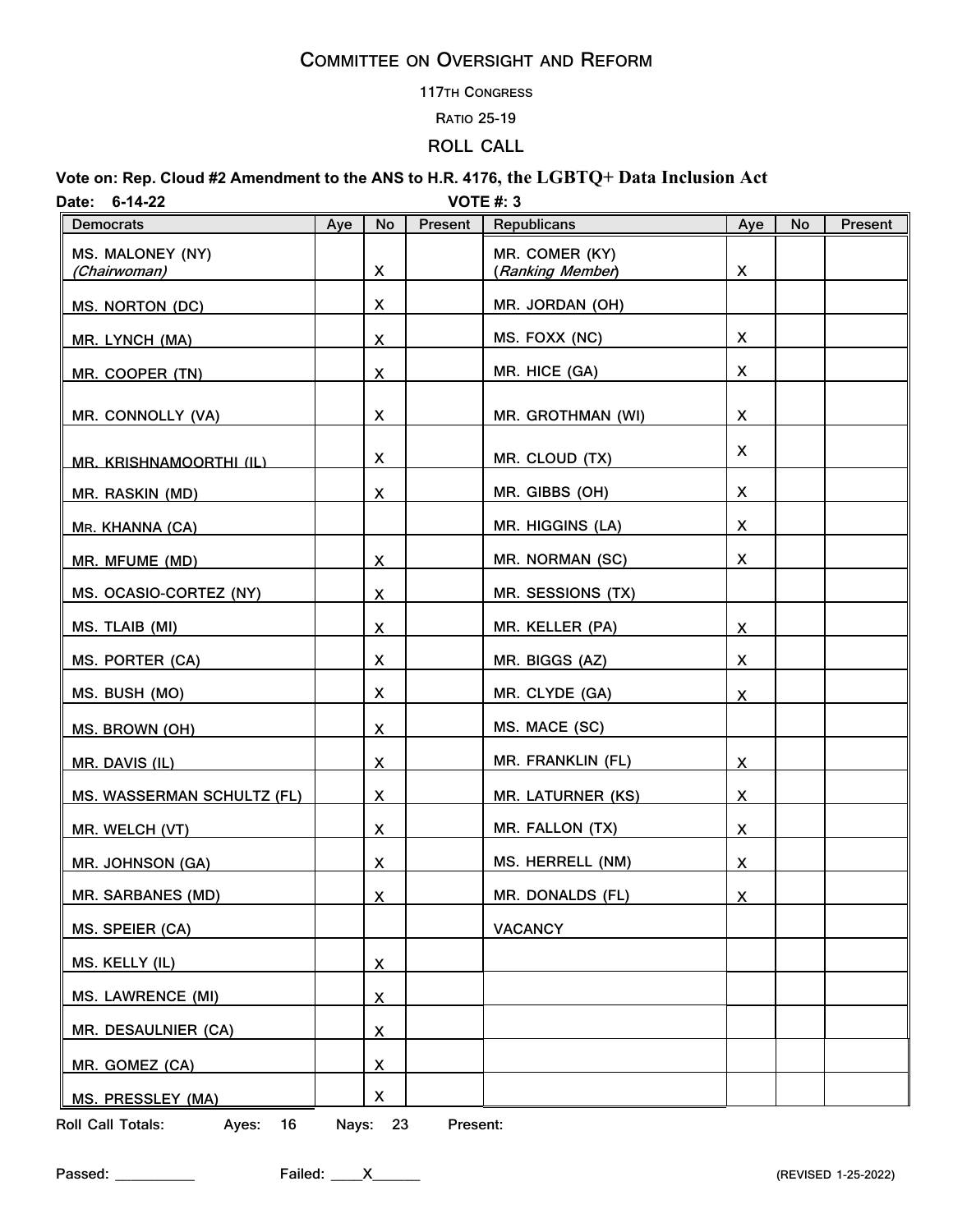#### **117TH CONGRESS**

#### **RATIO 25-19**

## **ROLL CALL**

## **Vote on: Rep. Grothman Amendment the ANS to H.R. 4176, the LGBTQ+ Data Inclusion Act Date: 6-14-22 VOTE #: 4**

| Democrats                         | Aye | No                      | Present | Republicans                        | Aye                     | No | Present |
|-----------------------------------|-----|-------------------------|---------|------------------------------------|-------------------------|----|---------|
| MS. MALONEY (NY)<br>(Chairwoman)  |     | $\pmb{\mathsf{X}}$      |         | MR. COMER (KY)<br>(Ranking Member) | X                       |    |         |
| MS. NORTON (DC)                   |     | X                       |         | MR. JORDAN (OH)                    |                         |    |         |
| MR. LYNCH (MA)                    |     | $\mathsf{X}$            |         | MS. FOXX (NC)                      | X                       |    |         |
| MR. COOPER (TN)                   |     | $\overline{\mathsf{X}}$ |         | MR. HICE (GA)                      | X                       |    |         |
| MR. CONNOLLY (VA)                 |     | X                       |         | MR. GROTHMAN (WI)                  | X                       |    |         |
| MR. KRISHNAMOORTHI (IL)           |     | X                       |         | MR. CLOUD (TX)                     | X                       |    |         |
| <b>MR. RASKIN (MD)</b>            |     | X                       |         | MR. GIBBS (OH)                     | X                       |    |         |
| MR. KHANNA (CA)                   |     |                         |         | MR. HIGGINS (LA)                   | X                       |    |         |
| MR. MFUME (MD)                    |     | $\mathsf{X}$            |         | MR. NORMAN (SC)                    | X                       |    |         |
| MS. OCASIO-CORTEZ (NY)            |     | X                       |         | MR. SESSIONS (TX)                  |                         |    |         |
| MS. TLAIB (MI)                    |     | $\overline{\mathsf{X}}$ |         | MR. KELLER (PA)                    | X                       |    |         |
| MS. PORTER (CA)                   |     | X                       |         | MR. BIGGS (AZ)                     | X                       |    |         |
| MS. BUSH (MO)                     |     | X                       |         | MR. CLYDE (GA)                     | $\mathsf{X}$            |    |         |
| <b>MS. BROWN (OH)</b>             |     | X                       |         | MS. MACE (SC)                      |                         |    |         |
| MR. DAVIS (IL)                    |     | X                       |         | MR. FRANKLIN (FL)                  | X                       |    |         |
| <b>MS. WASSERMAN SCHULTZ (FL)</b> |     | $\overline{\mathsf{X}}$ |         | <b>MR. LATURNER (KS)</b>           | $\overline{\mathsf{X}}$ |    |         |
| MR. WELCH (VT)                    |     | $\overline{\mathsf{X}}$ |         | MR. FALLON (TX)                    | $\mathsf{X}$            |    |         |
| <b>MR. JOHNSON (GA)</b>           |     | $\mathsf{X}$            |         | MS. HERRELL (NM)                   | $\mathsf{X}$            |    |         |
| <b>MR. SARBANES (MD)</b>          |     | $\mathsf{X}$            |         | <b>MR. DONALDS (FL)</b>            | $\overline{\mathsf{X}}$ |    |         |
| MS. SPEIER (CA)                   |     |                         |         | <b>VACANCY</b>                     |                         |    |         |
| MS. KELLY (IL)                    |     | X                       |         |                                    |                         |    |         |
| <b>MS. LAWRENCE (MI)</b>          |     | $\overline{\mathsf{X}}$ |         |                                    |                         |    |         |
| MR. DESAULNIER (CA)               |     | <u>х</u>                |         |                                    |                         |    |         |
| MR. GOMEZ (CA)                    |     | X                       |         |                                    |                         |    |         |
| <b>MS. PRESSLEY (MA)</b>          |     | X                       |         |                                    |                         |    |         |

**Roll Call Totals: Ayes: 16 Nays: 23 Present:**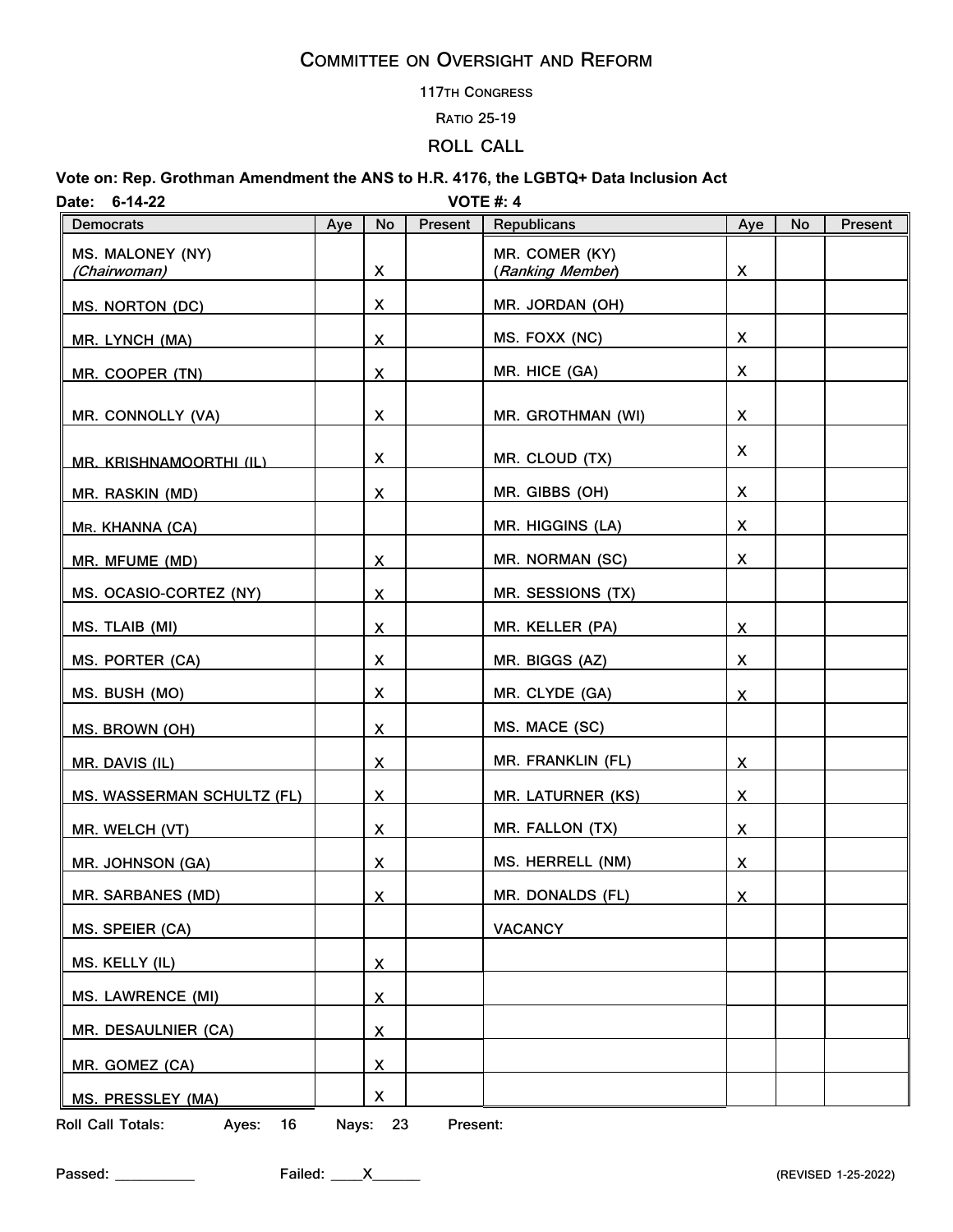#### **117TH CONGRESS**

#### **RATIO 25-19**

## **ROLL CALL**

#### **Vote on: H.R. 4176,the LGBTQ+ Data Inclusion Act, as amended**

| <b>VOTE #: 5</b><br>$6 - 14 - 22$<br>Date: |                         |    |         |                                    |     |                         |         |  |
|--------------------------------------------|-------------------------|----|---------|------------------------------------|-----|-------------------------|---------|--|
| <b>Democrats</b>                           | Aye                     | No | Present | <b>Republicans</b>                 | Aye | No                      | Present |  |
| MS. MALONEY (NY)<br>(Chairwoman)           | X                       |    |         | MR. COMER (KY)<br>(Ranking Member) |     | X                       |         |  |
| MS. NORTON (DC)                            | X                       |    |         | MR. JORDAN (OH)                    |     |                         |         |  |
| MR. LYNCH (MA)                             | $\overline{\mathsf{X}}$ |    |         | MS. FOXX (NC)                      |     | X                       |         |  |
| MR. COOPER (TN)                            | $\overline{\mathsf{X}}$ |    |         | MR. HICE (GA)                      |     | X                       |         |  |
| MR. CONNOLLY (VA)                          | X                       |    |         | MR. GROTHMAN (WI)                  |     | X                       |         |  |
| MR. KRISHNAMOORTHI (IL)                    | X                       |    |         | MR. CLOUD (TX)                     |     | X                       |         |  |
| MR. RASKIN (MD)                            | X                       |    |         | MR. GIBBS (OH)                     |     | X                       |         |  |
| MR. KHANNA (CA)                            |                         |    |         | MR. HIGGINS (LA)                   |     | X                       |         |  |
| MR. MFUME (MD)                             | $\overline{\mathsf{X}}$ |    |         | MR. NORMAN (SC)                    |     | X                       |         |  |
| MS. OCASIO-CORTEZ (NY)                     | X                       |    |         | MR. SESSIONS (TX)                  |     |                         |         |  |
| MS. TLAIB (MI)                             | X.                      |    |         | MR. KELLER (PA)                    |     | X                       |         |  |
| MS. PORTER (CA)                            | X                       |    |         | MR. BIGGS (AZ)                     |     | X                       |         |  |
| MS. BUSH (MO)                              | X                       |    |         | MR. CLYDE (GA)                     |     | $\mathsf{X}$            |         |  |
| <b>MS. BROWN (OH)</b>                      | X                       |    |         | MS. MACE (SC)                      |     |                         |         |  |
| MR. DAVIS (IL)                             | X                       |    |         | MR. FRANKLIN (FL)                  |     | X                       |         |  |
| <b>MS. WASSERMAN SCHULTZ (FL)</b>          | X.                      |    |         | <b>MR. LATURNER (KS)</b>           |     | X                       |         |  |
| MR. WELCH (VT)                             | $\overline{\mathsf{X}}$ |    |         | MR. FALLON (TX)                    |     | $\mathsf{X}$            |         |  |
| <b>MR. JOHNSON (GA)</b>                    | $\overline{\mathsf{X}}$ |    |         | MS. HERRELL (NM)                   |     | $\overline{\mathsf{X}}$ |         |  |
| <b>MR. SARBANES (MD)</b>                   | X                       |    |         | MR. DONALDS (FL)                   |     | <u>x</u>                |         |  |
| MS. SPEIER (CA)                            |                         |    |         | <b>VACANCY</b>                     |     |                         |         |  |
| MS. KELLY (IL)                             | $\overline{\mathsf{X}}$ |    |         |                                    |     |                         |         |  |
| <b>MS. LAWRENCE (MI)</b>                   | $\overline{\mathsf{X}}$ |    |         |                                    |     |                         |         |  |
| <b>MR. DESAULNIER (CA)</b>                 | $\overline{\mathsf{X}}$ |    |         |                                    |     |                         |         |  |
| MR. GOMEZ (CA)                             | $\overline{\mathsf{X}}$ |    |         |                                    |     |                         |         |  |
| MS. PRESSLEY (MA)                          | X                       |    |         |                                    |     |                         |         |  |

**Roll Call Totals: Ayes: 23 Nays: 16 Present:**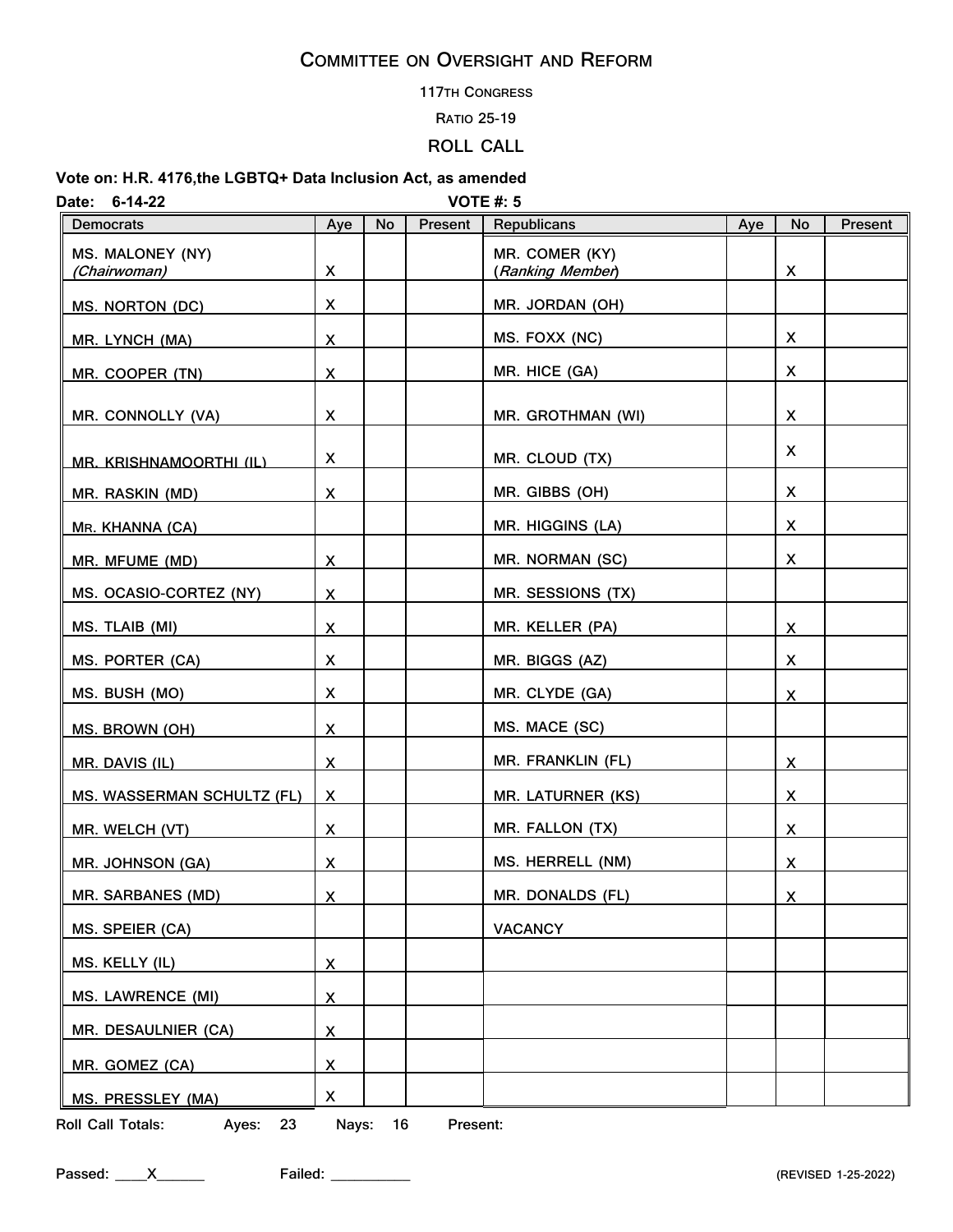#### **EXPLANATION OF AMENDMENTS**

During Committee consideration of the bill, Chairwoman Maloney (D-NY), offered an amendment in the nature of a substitute (ANS) to include intersex persons by requiring data collection for variations in sex characteristics, which means a physical trait present at birth or naturally occurring at a later time, that differs from normative expectations for male and female bodies. The definitions for sexual orientation and gender identity are also aligned to match current standards. The amendment would also update the name of the bill to the LGTBQI+ Data Inclusion Act. The Maloney ANS was adopted by voice.

Representative Biggs (R-AZ) offered an amendment to the ANS that would have required the collection of citizenship status.

Representative Cloud (R-TX) offered one amendment to the ANS that would have taken several exclusionary changes to the bill intended to undermine its intent, including the addition of definitions for "female" and "male", and "sex." Rep. Cloud offered a second amendment to the ANS that would have added significant unnecessary reporting burdens for both families and federal agencies.

Representative Grothman (R-WI) offered an amendment to the ANS that would have prohibited the collection of sexual orientation and gender identity information from a minor or the parent or guardian of a minor.

### **LIST OF RELATED COMMITTEE HEARINGS**

In accordance with section  $103(i)$  of H. Res. 6, the Committee held a hearing to consider topics addressed in the legislation on April 7, 2022.

### **STATEMENT OF OVERSIGHT FINDINGS AND RECOMMENDATIONS OF THE COMMITTEE**

In compliance with clause  $3(c)(1)$  of Rule XIII and clause  $(2)(b)(1)$  of Rule X of the Rules of the House of Representatives, the Committee's oversight findings and recommendations are reflected in the Background and Need for Legislation.

## **STATEMENT OF GENERAL PERFORMANCE GOALS AND OBJECTIVES**

In accordance with clause  $3(c)(4)$  of Rule XIII of the Rules of the House of Representatives, the Committee's performance goal or objective of this bill is to improve federal population surveys by requiring the collection of voluntary, self-disclosed information on sexual orientation and gender identity in certain surveys, and for other purposes.

## **APPLICATION OF LAW TO THE LEGISLATIVE BRANCH**

Section 102(b)(3) of Public Law 104-1 requires a description of the application of this bill to the legislative branch where the bill relates to the terms and conditions of employment or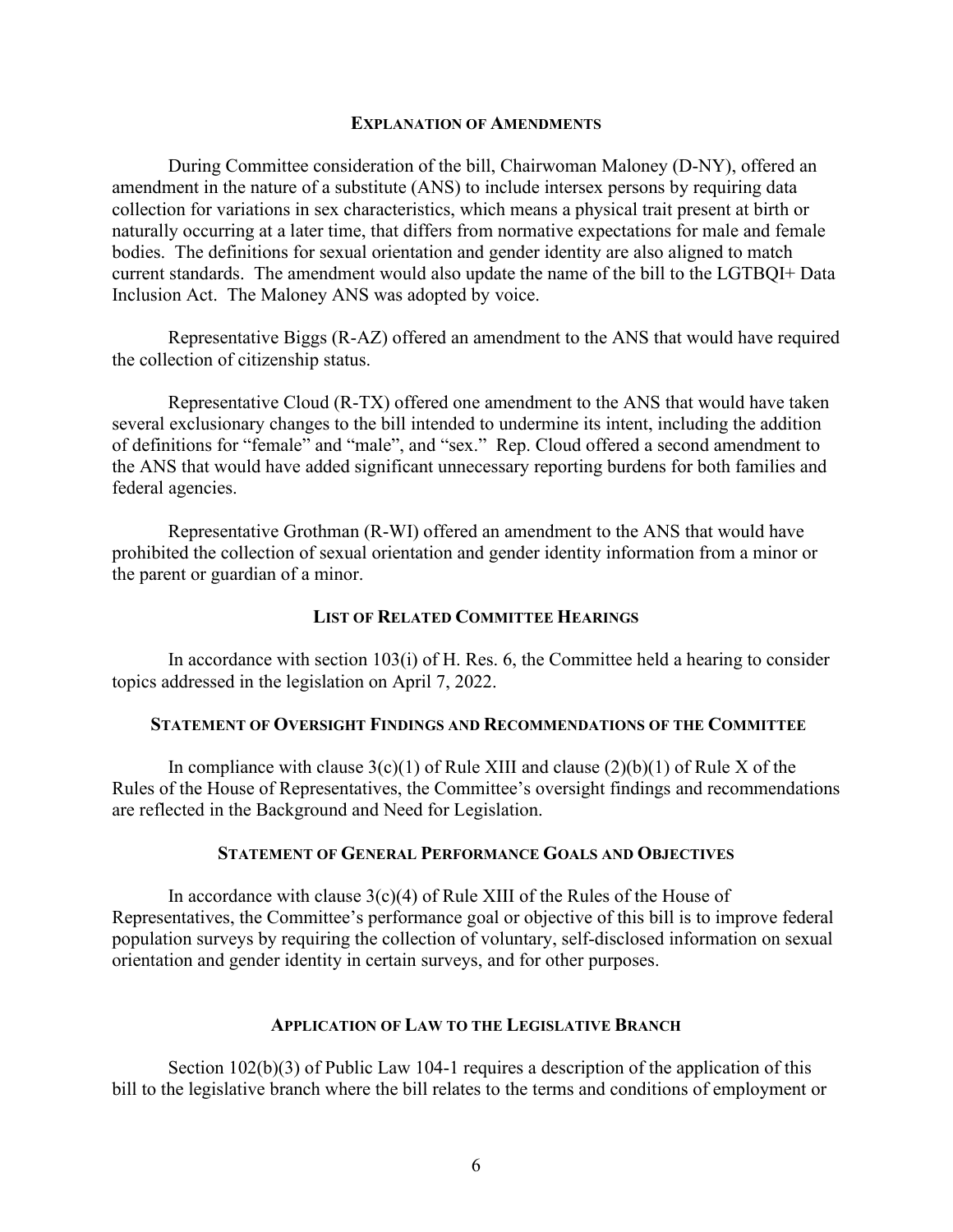access to public services and accommodations. This bill, the LGBTQI+ Data Inclusion Act, does not relate to employment or access to public services and accommodations.

## **DUPLICATION OF FEDERAL PROGRAMS**

In accordance with clause  $2(c)(5)$  of Rule XIII no provision of this bill establishes or reauthorizes a program of the federal government known to be duplicative of another federal program, a program that was included in any report from the Government Accountability Office to Congress pursuant to section 21 of Public Law 111-139, or a program related to a program identified in the most recent Catalog of Federal Domestic Assistance.

## **DISCLOSURE OF DIRECTED RULE MAKINGS**

This bill does not direct the completion of any specific rule makings within the meaning of section 551 of title 5, United States Code.

## **FEDERAL ADVISORY COMMITTEE ACT**

The Committee finds that the legislation does not establish or authorize the establishment of an advisory committee within the definition of Section 5(b) of the appendix to title 5, United States Code.

### **UNFUNDED MANDATES STATEMENT**

The Committee has requested, but not yet received, a cost estimate from the Congressional Budget Office.

### **EARMARK IDENTIFICATION**

This bill does not include any congressional earmarks, limited tax benefits, or limited tariff benefits as defined in clause 9 of Rule XXI of the House of Representatives.

## **COMMITTEE ESTIMATE**

The Committee has requested, but not yet received, a cost estimate from the Congressional Budget Office.

### **CHANGES IN EXISTING LAW MADE BY THE BILL, AS REPORTED**

H.R. 4176, the LGBTQI+ Data Inclusion Act makes no changes to existing law.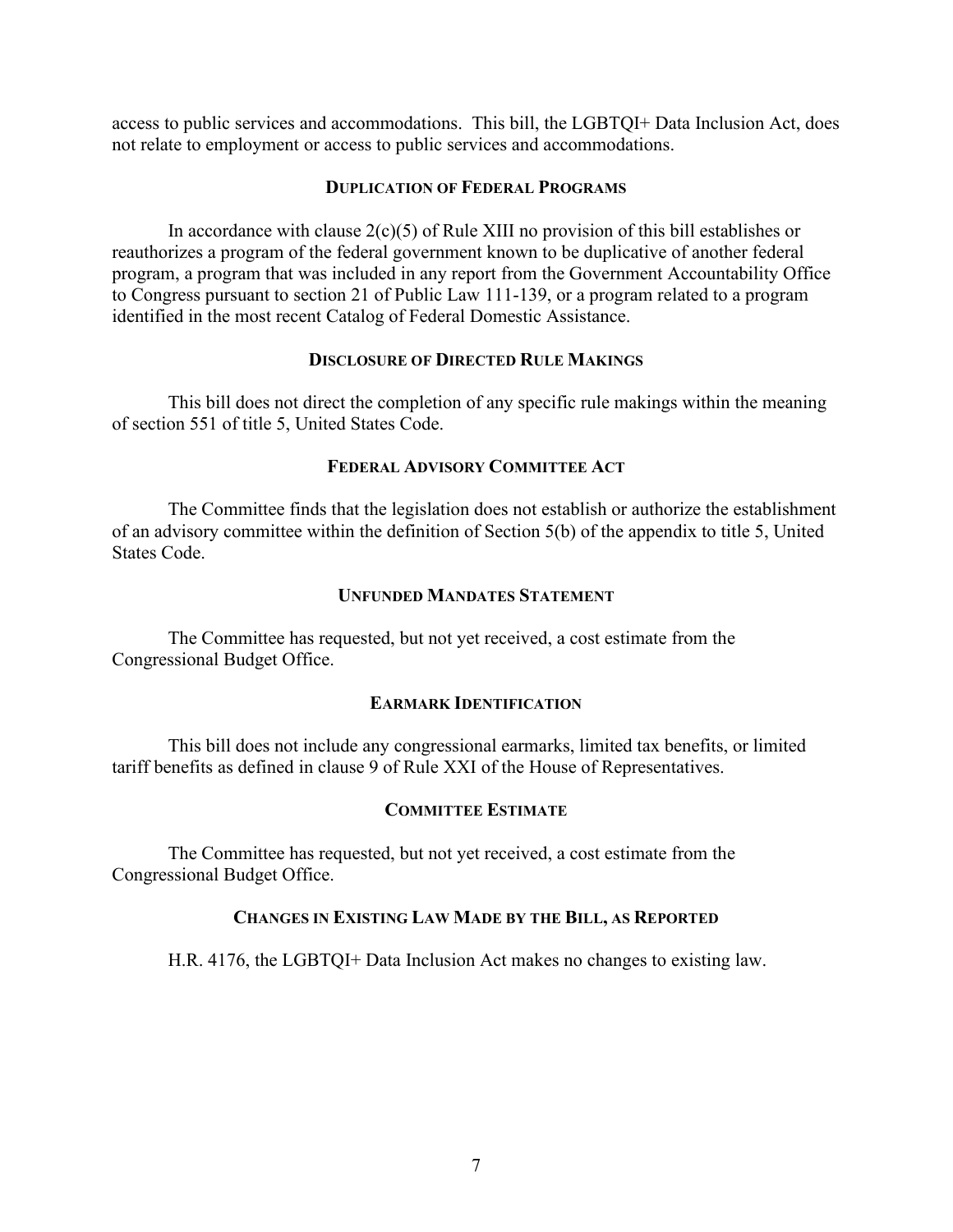# **SUPPLEMENTAL, MINORITY, ADDITIONAL, OR DISSENTING VIEWS**

[Insert minority/other views]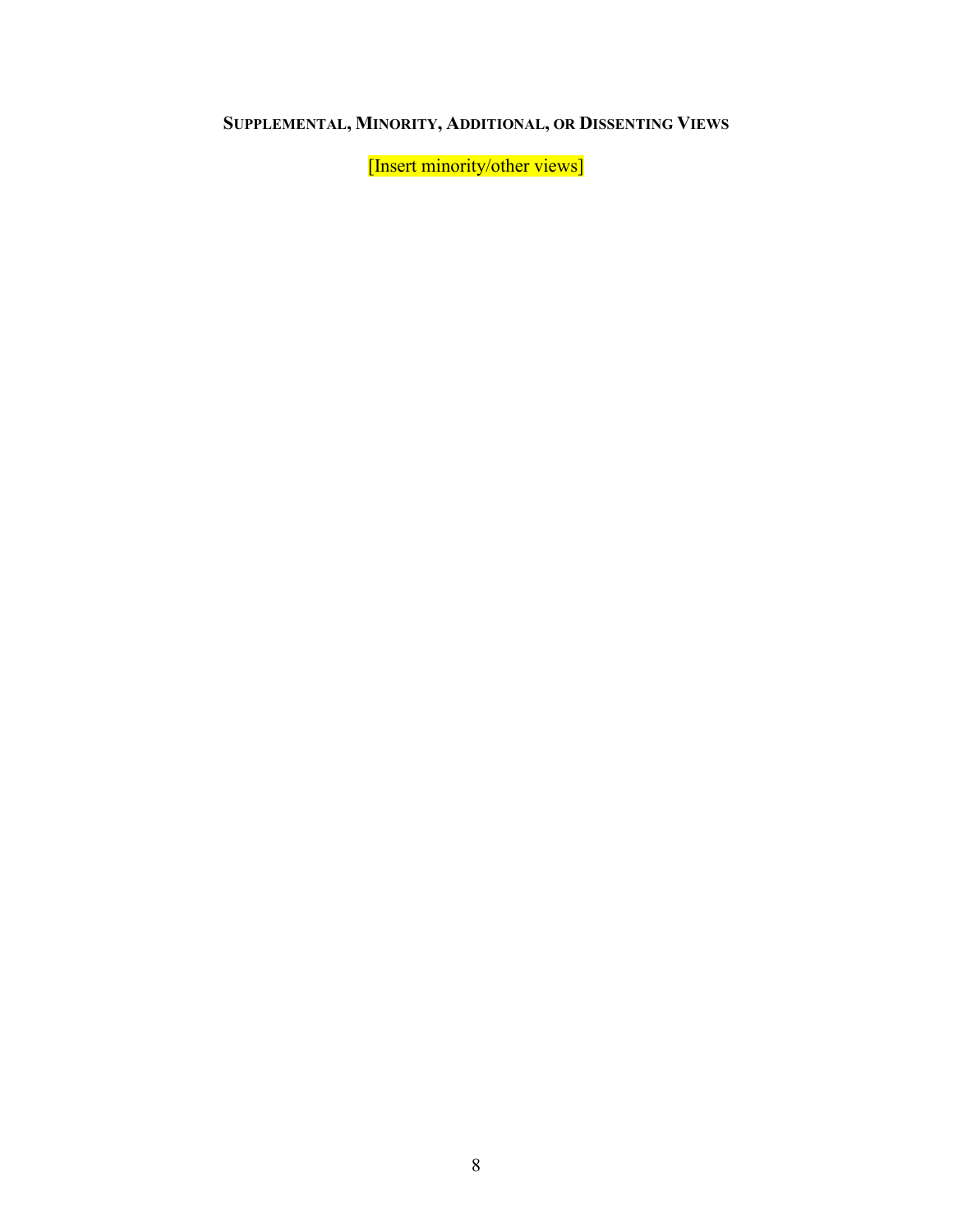## MINORITY VIEWS

Committee Republicans oppose H.R. 4176. This legislation requires the federal government to collect data on Americans' sexual preferences, gender identity, and gender expression. More specifically, federal agencies must review existing surveys to determine which ones do not capture this information; if they do not, agencies must include sensitive and intrusive questions to capture it. The bill also requires agencies' survey reports include demographic data on sexual orientation and gender identity, defining "gender identity," "sexual orientation," and "variations in sex characteristics." The bill raises major privacy issues and lacks basic protections, including preventing these questions from being directed to children or preventing parents or guardians from characterizing children as falling into one of the targeted groups.

## **I. This bill requires federal agencies to collect sensitive data on Americans, making such information vulnerable to potential compromise, data leaks, and hacks.**

The U.S. government has no business collecting data on Americans' "sexual orientation" or "gender identity." While Democrats argue responding to such questions would be optional under the bill, their presence on a federal survey is likely to pressure respondents into answering them. Furthermore, the bill allows respondents to provide false answers to these questions, so it is likely some may perceive a certain benefit in claiming to belong to a perceived 'protected' demographic category. And notably, Committee Democrats have failed to provide a compelling rationale for collecting such information on all federal surveys. While Democrats have said this information is needed to potentially "expand needed funding and programmatic services" for the effected population, this is an amorphous and ill-defined need.<sup>1</sup> It still begs the question as to how such information collections will be used and what funding Democrats think is needed. We should be alarmed by this attempt to mandate the federal government collect such sensitive and private information from Americans. This bill would apply broadly across the more than 130 individual surveys, to include those related to the Census, that agencies conduct to measure important topics like the socio-economic makeup of American households, U.S. business employment rates and income data, public pensions, national prisoner statistics, and housing vacancies. The bill also requires all agencies to publish reports with this collected data, regardless of the reliability or validity of the collected information.

In fact, one wonders why Committee Democrats believe such information should be collected at all when questioning someone on their sexual orientation is illegal, particularly in an employment context. Title VII of the Civil Rights Act of 1964 protects against employment discrimination due to sex, interpreted by the Supreme Court to afford protections on the basis of sexual orientation and gender identity. In fact, H.R. 4176 will likely require federal employers, who participate in federally administered demographic and economic surveys, to provide their employees' private information regarding the traits targeted by this bill.

<sup>1</sup> Press Release, *During Pride, Oversight Committee Passes Historic Legislation to Ensure Federal Data Inclusive of LBGTQI+ Communities*, Committee on Oversight & Reform Democrats Press Office (June 14, 2022).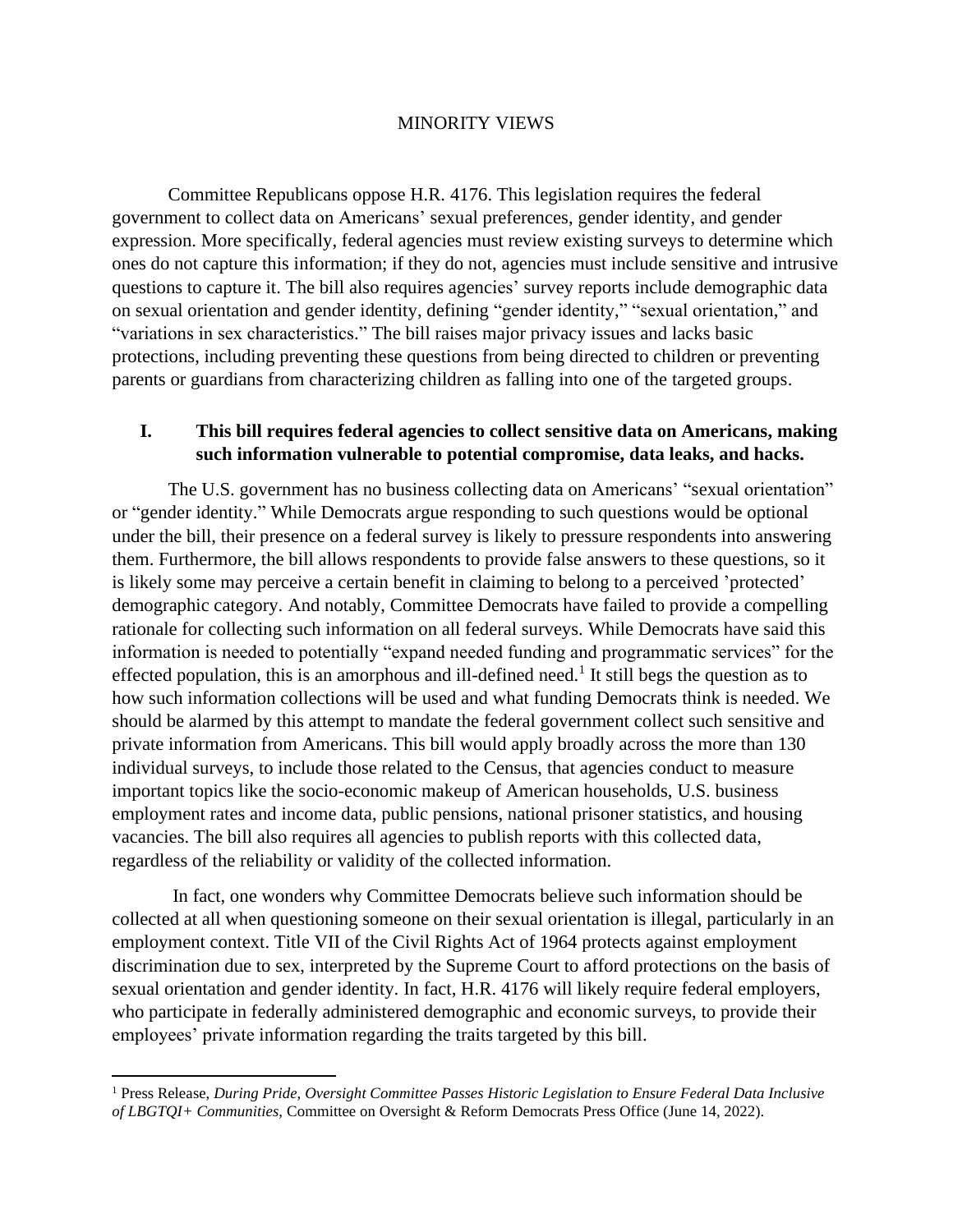Finally, federal agencies continue to suffer from weak data security. From IRS employee(s) leaking tax returns to the press to China hacking the Office of Personnel Management's background investigation files, federal agencies have failed to protect some of the most personal and sensitive information. Americans are therefore rightly concerned about the federal government's collection, handling, and use of personal information.<sup>2</sup> By collecting personal information on Americans' sexual orientation and gender identity, the federal government puts at risk data that can be misused by our adversaries, malicious actors, and even political opponents. Congress should not exacerbate current data privacy and confidentiality risks, especially where Democrats have failed to provide any tangible policy benefits.

## **II. This legislation has failed before, but Democrats' continue to push their divisive "woke" agenda onto the American people.**

This bill is identical to previous bills that failed to advance through Congress.<sup>3</sup> Despite prior failures, House Democrats continue to waste time on their social agenda while ignoring crises that impact all Americans. This Committee and the Congress should be focused on addressing crippling inflation, increasing gas prices, supply chain disruptions, an unsecured southern border, growing national security threats from our adversaries, a rising national crime wave, a botched withdrawal from Afghanistan during which brave Americans and our allies died and/or were abandoned, and consistently misguided and freedom-eroding COVID-19 pandemic policies that have further grown government overreach into every aspect of Americans' lives.

Rather than working toward solutions for all Americans, Democrats have once again chosen to focus on identity politics with a blatant attempt to further classify, categorize, and ultimately divide the American people. The vast majority of Americans want to live in peace with their neighbors and have an equal chance to pursue the American dream. This bill provides no benefit except to support President Biden's divisive diversity, equity, and inclusion agenda.<sup>4</sup>

## **III. Committee Democrats rejected Republicans' amendments addressing the bill's sexualization of children, failure to define basic terms like "male" and "female," and lack of key survey questions on U.S. Citizenship.**

<sup>2</sup> Brooke Auxier, et al., *Americans and Privacy: Concerned, Confused and Feeling Lack of Control Over Their Personal Information*, PEW RESEARCH CENTER (Nov. 15, 2022), *available at*

https://www.pewresearch.org/internet/2019/11/15/americans-and-privacy-concerned-confused-and-feeling-lack-ofcontrol-over-their-personal-information/.

<sup>&</sup>lt;sup>3</sup> "LGBTQ" stands for lesbian, gay, bisexual, transgender and queer or questioning. In the 116<sup>th</sup> Congress, House and Senate lawmakers added the letter "Q" to the bill title. H.R. 4176; S. 2287; H.R. 3509, 116th Cong. (2019); S. 1980, 116<sup>th</sup> Cong. (2019); H.R. 3273, 115<sup>th</sup> Cong. (2017); S. 1570, 115<sup>th</sup> Cong. (2017); H.R. 5373, 114<sup>th</sup> Cong.  $(2016)$ ; S. 3134, 114<sup>th</sup> Cong. (2016).

<sup>4</sup> The White House, Fact Sheet, *The Biden-Harris Administration Champions LGBTQ+ Equality and Marks Pride Month* (June 1, 2021), *available at* https://www.whitehouse.gov/briefing-room/statements-releases/2021/06/01/factsheet-the-biden-harris-administration-champions-lgbtq-equality-and-marks-pride-month/; The White House, Fact Sheet, *Biden-Harris Administration Advances Equality and Visibility for Transgender Americans* (Mar. 31, 2022), *available at* https://www.whitehouse.gov/briefing-room/statements-releases/2022/03/31/fact-sheet-biden-harrisadministration-advances-equality-and-visibility-for-transgender-americans.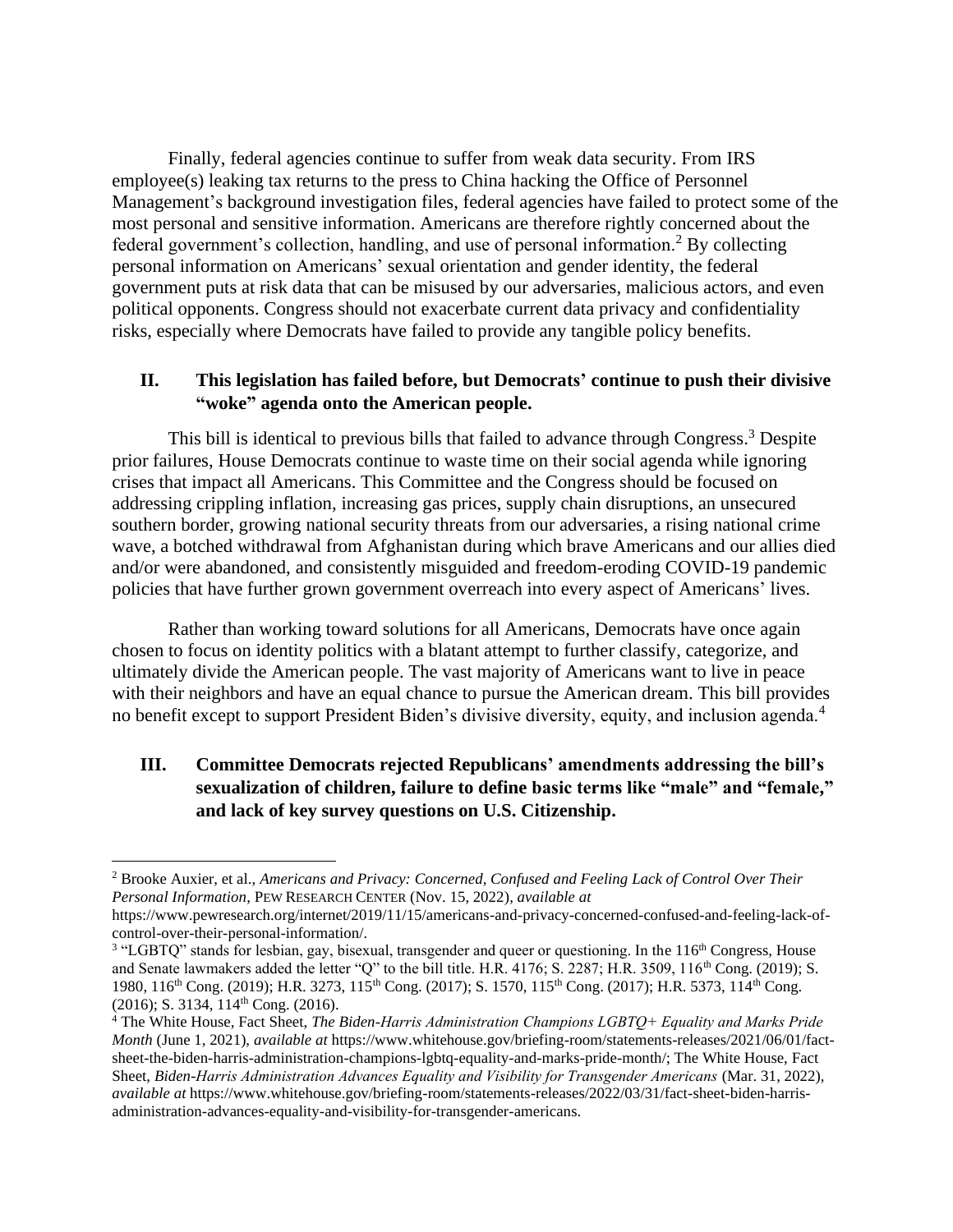During the Committee's markup, multiple Republican Members proposed common-sense and reasonable amendments. Rep. Andy Biggs (R-AZ) offered an amendment that would have added U.S. citizenship to the list of federal survey questions. This is a basic question and has specific relevance to the Census, which H.R. 4176 covers. Committee Republicans believe that including illegal immigrants in the apportionment counts, which are based on the Census, dilutes the votes of American citizens. Likewise, the governance of our federal agency missions and programs should be based on the number of American citizens, not illegal immigrants. Committee Democrats' rejection of this amendment further illustrates their willingness to ignore the crisis on the southern border, however and whenever possible.

Rep. Michael Cloud (R-TX) offered an amendment to define "male," "female," and "sex." These terms are used throughout the legislation, yet Democrats were unwilling (or unable) to define basic and widely accepted biology terms. Moreover, since the bill includes troubling language allowing observers or proxies to answer survey questions on behalf of someone else, Mr. Cloud offered a second privacy-enhancing amendment seeking to require questions be answered directly by respondents, not third parties who would be providing guesses. Democrats unanimously rejected both amendments.

Finally, Rep. Glenn Grothman (R-WI) offered an amendment to exclude minors from being subjected to federal survey questions asking about their sexual orientation and gender identity. Rather than ensuring the bill avoids confronting minors with sexually oriented subject matter, Committee Democrats chose to reject Mr. Grothman's amendment.

Finally, a bill with such weighty privacy concerns deserves a dedicated Committee legislative hearing to fully understand the bill's potential benefits, risks, and technical feasibility.<sup>5</sup> In fact, House Rule XIII requires a legislative hearing before this bill can be reported to the full House. No such hearing was held. The Committee Democrats claim the April 7, 2022, Subcommittee on Civil Right and Civil Liberties hearing entitled "Free Speech Under Attack: Book Bans and Academic Censorship" met this hearing requirement.<sup>6</sup> That hearing, however, was not related to this bill. In fact, the Census or federal data collections were not mentioned at the subcommittee hearing.

Committee Republicans agree that collecting data through federal surveys can better inform public services, but common sense cautions expanding these surveys along divisive political fault-lines. Committee Republicans support child protection, legal immigration, and privacy from the federal government's intrusion into our daily lives. We are committed to addressing improvements to federal surveys in a manner that respects these foundational American principles.

<sup>5</sup> House Rule XIII.

<sup>6</sup> *Free Speech Under Attack: Book Bans and Academic Censorship: Hearing Before the H. Comm. on Oversight and Reform Subcommittee on Civil Rights and Civil Liberties*, 117th Cong. (Apr. 7, 2022).